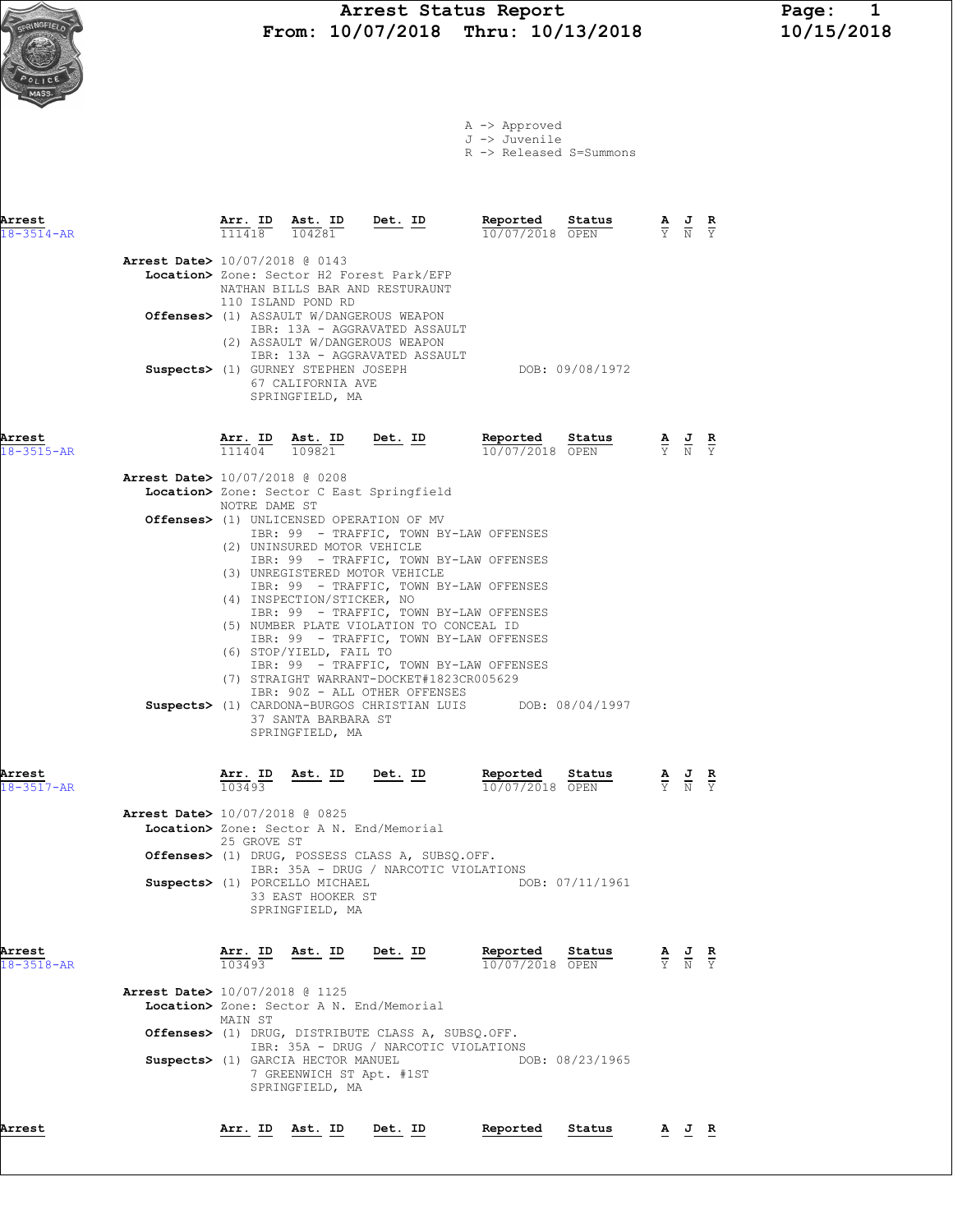#### Arrest Status Report Page: 2 From: 10/07/2018 Thru: 10/13/2018 10/15/2018

|                            |                                                                                                                                                                                                                                     | A -> Approved<br>J -> Juvenile<br>R -> Released S=Summons                                                                                                                                                          |                                                                                                       |
|----------------------------|-------------------------------------------------------------------------------------------------------------------------------------------------------------------------------------------------------------------------------------|--------------------------------------------------------------------------------------------------------------------------------------------------------------------------------------------------------------------|-------------------------------------------------------------------------------------------------------|
| 18-3519-AR                 | 112464 100136                                                                                                                                                                                                                       |                                                                                                                                                                                                                    | 10/07/2018 OPEN Y N Y                                                                                 |
|                            | Arrest Date> 10/07/2018 @ 1655<br>Location> Zone: Sector F2 Old&Upper Hill<br>STATE ST                                                                                                                                              |                                                                                                                                                                                                                    |                                                                                                       |
|                            | Offenses> (1) DRUG, POSSESS CLASS A<br>(2) DEFAULT WARRANT DOCKET #1423CR005264-A&B<br>IBR: 90Z - ALL OTHER OFFENSES<br>IBR: 90Z - ALL OTHER OFFENSES<br>(4) DEFAULT WARRANT DOCKET # 1517CR002780<br>IBR: 90Z - ALL OTHER OFFENSES | IBR: 35A - DRUG / NARCOTIC VIOLATIONS<br>(3) DEFAULT WARRANT DOCKET#1717CR002772-DRUG, POSS CLASS B                                                                                                                |                                                                                                       |
| Arrest<br>$18 - 3520 - AR$ | Suspects> (1) SANCHEZ ROBERTO<br>332 MAPLE ST Apt. #1ST<br>SPRINGFIELD, MA 01105<br>$\frac{\texttt{Arr. ID}}{109840}$ Ast. ID Det. ID                                                                                               | DOB: 02/06/1982<br>Reported<br>Status<br>10/07/2018 OPEN                                                                                                                                                           | $\frac{\mathbf{A}}{\mathbf{Y}}$ $\frac{\mathbf{J}}{\mathbf{N}}$ $\frac{\mathbf{R}}{\mathbf{Y}}$       |
|                            | <b>Arrest Date&gt;</b> 10/07/2018 @ 2049<br>Location> Zone: Sector B1 Liberty Heights<br>LIBERTY ST                                                                                                                                 |                                                                                                                                                                                                                    |                                                                                                       |
|                            | Offenses> (1) DEFAULT WARRANT<br>IBR: 90Z - ALL OTHER OFFENSES<br>(2) DEFAULT WARRANT<br>IBR: 90Z - ALL OTHER OFFENSES<br>Suspects> (1) SANBORN ETHAN<br>62 ASPEN ST<br>WARE, MA 01082                                              | DOB: 09/18/1992                                                                                                                                                                                                    |                                                                                                       |
| Arrest<br>$18 - 3523 - AR$ | $\frac{\text{Arr. ID}}{111523}$ $\frac{\text{Ast. ID}}{103601}$ $\frac{\text{Det. ID}}{103601}$<br>$\overline{111523}$ $\overline{103601}$                                                                                          | Reported Status<br>10/07/2018 OPEN                                                                                                                                                                                 | $\frac{\mathbf{A}}{\overline{Y}}$ $\frac{\mathbf{J}}{\overline{N}}$ $\frac{\mathbf{R}}{\overline{N}}$ |
|                            | <b>Arrest Date&gt;</b> 10/07/2018 @ 2212<br>Location> Zone: Sector E2 Metro/6Corners<br>SCHOOL ST                                                                                                                                   |                                                                                                                                                                                                                    |                                                                                                       |
|                            | Offenses> (1) OUI LIQUOR<br>(2) MARKED LANES VIOLATION<br>(3) NEGLIGENT OPERATION OF MOTOR VEHICLE<br>(4) UNREGISTERED MOTOR VEHICLE<br>(5) INSPECTION/STICKER, NO                                                                  | IBR: 90D - DRIVING UNDER THE INFLUENCE<br>IBR: 99 - TRAFFIC, TOWN BY-LAW OFFENSES<br>IBR: 99 - TRAFFIC, TOWN BY-LAW OFFENSES<br>IBR: 99 - TRAFFIC, TOWN BY-LAW OFFENSES<br>IBR: 99 - TRAFFIC, TOWN BY-LAW OFFENSES |                                                                                                       |
|                            | Suspects> (1) VAZQUEZ ANDRES<br>321 FERNBANK RD<br>SPRINGFIELD, MA                                                                                                                                                                  | DOB: 12/26/1955                                                                                                                                                                                                    |                                                                                                       |
| Arrest<br>$18 - 3525 - AR$ | Arr. ID Ast. ID Det. ID<br>107051<br>112491                                                                                                                                                                                         | Reported Status<br>10/08/2018 OPEN                                                                                                                                                                                 | $\frac{\mathbf{A}}{\mathbf{Y}}$ $\frac{\mathbf{J}}{\mathbf{N}}$ $\frac{\mathbf{R}}{\mathbf{Y}}$       |
|                            | Arrest Date> 10/08/2018 @ 1037<br>Location> Zone: Sector E2 Metro/6Corners<br>RIFLE ST<br>Offenses> (1) ARREST WARRANT<br>IBR: 90Z - ALL OTHER OFFENSES                                                                             |                                                                                                                                                                                                                    |                                                                                                       |
|                            | Suspects> (1) VARGAS RAFAEL<br>310 ORANGE ST Apt. #2ND<br>SPRINGFIELD, MA                                                                                                                                                           | DOB: 03/06/1985                                                                                                                                                                                                    |                                                                                                       |
| Arrest<br>18-3526-AR       | <u>Arr.</u> ID<br>Ast. ID<br>035300<br>V969                                                                                                                                                                                         | Reported<br><u>Det. ID</u><br>Status<br>10/08/2018 OPEN                                                                                                                                                            | $\frac{\mathbf{A}}{\mathbf{Y}}$ $\frac{\mathbf{J}}{\mathbf{N}}$ $\frac{\mathbf{R}}{\mathbf{Y}}$       |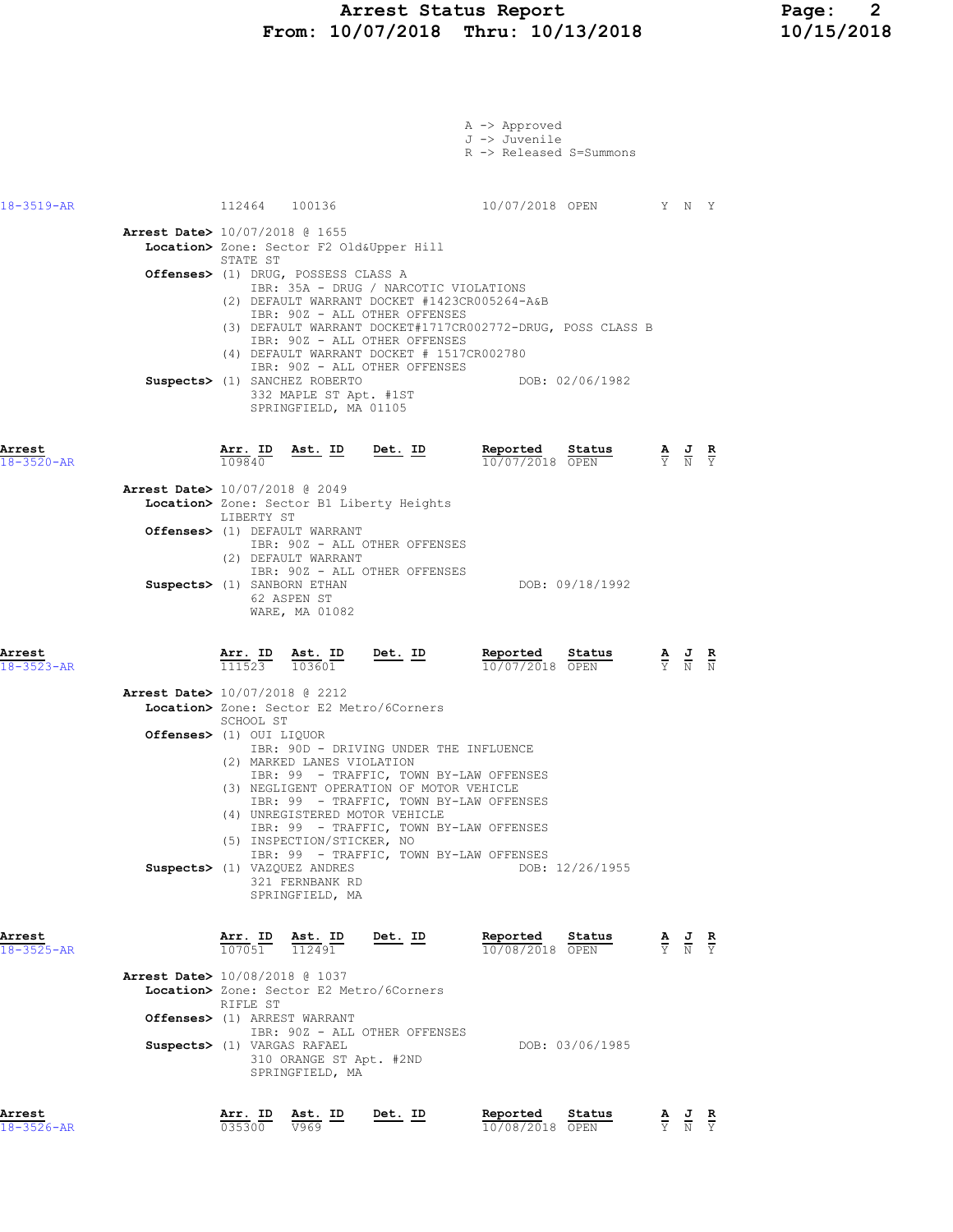# Arrest Status Report Page: 3 From: 10/07/2018 Thru: 10/13/2018 10/15/2018

|                            |                                                                                                                                                                              |                                                                                                                                                               |                                      | A -> Approved<br>J -> Juvenile<br>R -> Released S=Summons                    |                 |                                                                                                 |  |
|----------------------------|------------------------------------------------------------------------------------------------------------------------------------------------------------------------------|---------------------------------------------------------------------------------------------------------------------------------------------------------------|--------------------------------------|------------------------------------------------------------------------------|-----------------|-------------------------------------------------------------------------------------------------|--|
|                            | Arrest Date> 10/08/2018 @ 1120<br>Location> Zone: Sector H1 Forest Park<br>34 BELMONT AVE<br><b>Offenses&gt;</b> (1) TRESPASS<br>Suspects> (1) DERBY SHAWN BARRY<br>HOMELESS | OTHER, MA                                                                                                                                                     | IBR: 90J - TRESPASS OF REAL PROPERTY |                                                                              | DOB: 11/30/1987 |                                                                                                 |  |
| Arrest<br>$18 - 3527 - AR$ |                                                                                                                                                                              | $\frac{\texttt{Arr.}}{\texttt{D662}}$ $\frac{\texttt{lb}}{\texttt{S461}}$ $\frac{\texttt{lb}}{\texttt{S461}}$                                                 | $Det. ID$                            | Reported<br>10/08/2018 OPEN                                                  | Status          | $\frac{\mathbf{A}}{\mathbf{Y}}$ $\frac{\mathbf{J}}{\mathbf{N}}$ $\frac{\mathbf{R}}{\mathbf{N}}$ |  |
|                            | <b>Arrest Date&gt;</b> 10/08/2018 @ 1535<br>Location> Zone: Sector E2 Metro/6Corners<br>Suspects> (1) WATLER ANTON RAHEEM                                                    | 66 MATTOON ST Apt. #1<br>66 MATTOON ST Apt. #1<br>SPRINGFIELD, MA                                                                                             | IBR: 90Z - ALL OTHER OFFENSES        | Offenses> (1) (SPFLD.)DW#1723CR004549A) DISORDERLY B) THREAT TO COMMIT CRIME | DOB: 03/09/1986 |                                                                                                 |  |
| Arrest<br>$18 - 3529 - AR$ |                                                                                                                                                                              | $\frac{\texttt{Arr.}}{109819}$ $\frac{\texttt{Ast.}}{109785}$ Det. ID                                                                                         |                                      | Reported Status<br>10/08/2018 OPEN                                           |                 | $\frac{\mathbf{A}}{\mathbf{Y}}$ $\frac{\mathbf{J}}{\mathbf{N}}$ $\frac{\mathbf{R}}{\mathbf{Y}}$ |  |
|                            | Arrest Date> 10/08/2018 @ 1718<br>Location> Zone: Sector H1 Forest Park<br>Offenses> (1) TRESPASS<br>Suspects> (1) PETERS HOLLY                                              | 33 FORT PLEASANT AVE<br>151 WESTBROOK DR<br>SPRINGFIELD, MA                                                                                                   | IBR: 90J - TRESPASS OF REAL PROPERTY |                                                                              | DOB: 12/25/1959 |                                                                                                 |  |
| Arrest<br>$18 - 3530 - AR$ |                                                                                                                                                                              | Arr. ID Ast. ID<br>$\overline{101483}$ $\overline{050444}$                                                                                                    | $Det. ID$                            | Reported<br>10/08/2018 OPEN                                                  | Status          | $\frac{\mathbf{A}}{\mathbf{Y}}$ $\frac{\mathbf{J}}{\mathbf{N}}$ $\frac{\mathbf{R}}{\mathbf{Y}}$ |  |
|                            | Arrest Date> 10/08/2018 @ 1738<br>Location> Zone: Sector C East Springfield                                                                                                  | 1144 PAGE BLVD Apt. #LEFT<br>(2) RESIST ARREST<br>IBR: 13B - SIMPLE ASSAULT<br>(3) PUBLIC EMPLOYEE, BRIBE<br>IBR: 510 - BRIBERY<br>(4) PUBLIC EMPLOYEE, BRIBE | IBR: 90Z - ALL OTHER OFFENSES        | <b>Offenses&gt;</b> (1) Violation of a Harassment Prevention Order (HPO)     |                 |                                                                                                 |  |
|                            | Suspects> (1) RIOS SHYLEEN AMANDA                                                                                                                                            | IBR: 510 - BRIBERY<br>(5) A&B ON POLICE OFFICER<br>IBR: 13B - SIMPLE ASSAULT<br>2782 MAIN ST Apt. #1L<br>SPRINGFIELD, MA 01109                                |                                      |                                                                              | DOB: 04/09/1992 |                                                                                                 |  |
| Arrest<br>$18 - 3532 - AR$ |                                                                                                                                                                              | $\frac{\texttt{Arr.}}{111415}$ $\frac{\texttt{ Ast.}}{106116}$                                                                                                | <u>Det.</u> ID                       | Reported Status<br>10/09/2018 OPEN                                           |                 | $\frac{\mathbf{A}}{\mathbf{Y}}$ $\frac{\mathbf{J}}{\mathbf{N}}$ $\frac{\mathbf{R}}{\mathbf{Y}}$ |  |
|                            | Arrest Date> 10/09/2018 @ 0204<br>Location> Zone: Sector E1 Metro/South End<br>SOUTH END MARKET<br>1 MGM WAY                                                                 |                                                                                                                                                               |                                      |                                                                              |                 |                                                                                                 |  |
|                            | Offenses> (1) DEFAULT WARRANT                                                                                                                                                | (2) DEFAULT WARRANT                                                                                                                                           | IBR: 90Z - ALL OTHER OFFENSES        |                                                                              |                 |                                                                                                 |  |
|                            | Suspects> (1) ROSA MARK                                                                                                                                                      |                                                                                                                                                               | IBR: 90Z - ALL OTHER OFFENSES        |                                                                              | DOB: 05/24/1980 |                                                                                                 |  |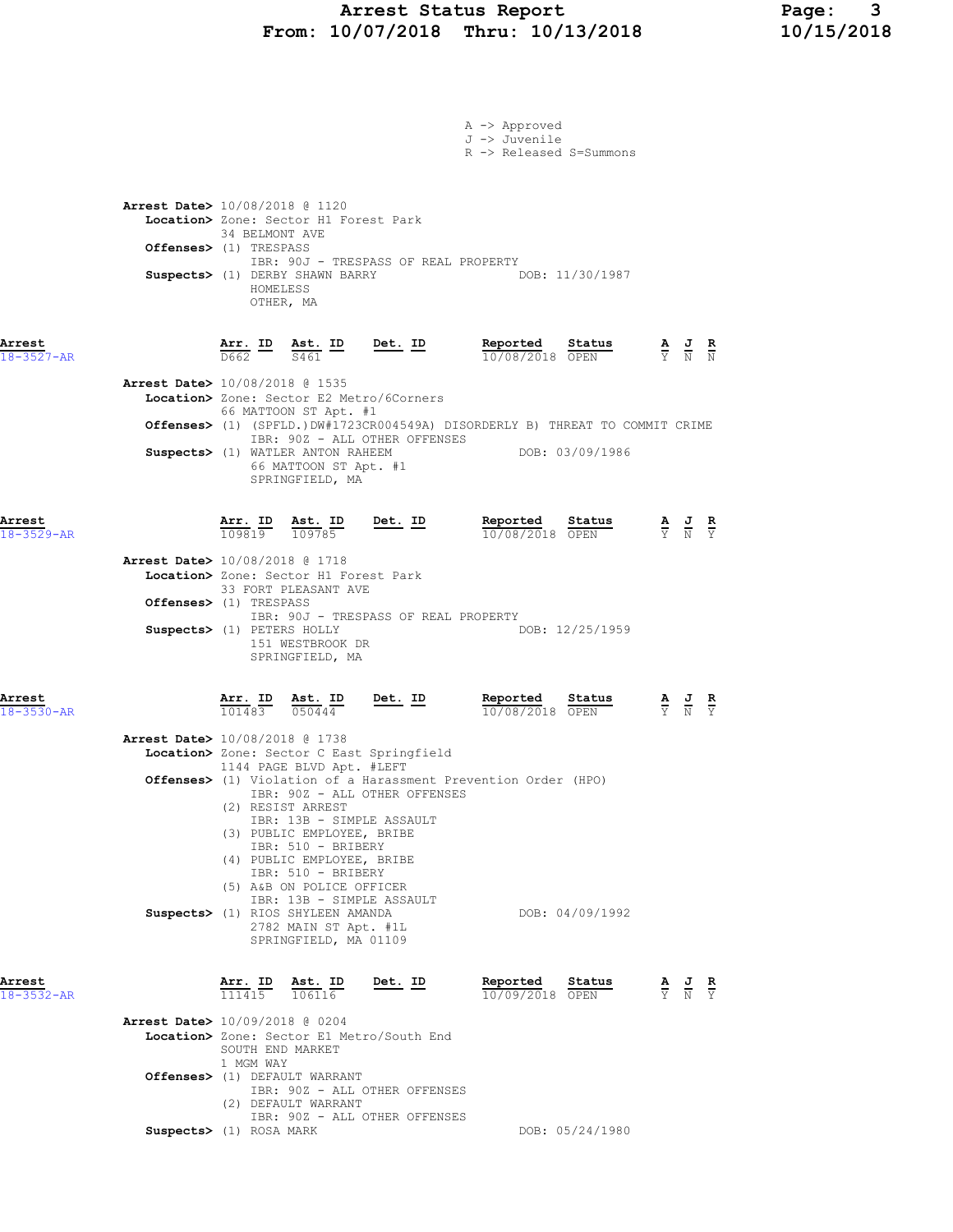# Arrest Status Report 10/13/2018 Page: 4<br>10/07/2018 Thru: 10/13/2018 10/15/2018 From: 10/07/2018 Thru: 10/13/2018

A -> Approved J -> Juvenile

R -> Released S=Summons

 9 CAWFIELD BOSTON, MA

| Arrest<br>$18 - 3534 - AR$ |                                                                                       | 108862                                   | $\frac{\text{Arr. ID}}{\text{max. ID}}$ $\frac{\text{Ast. ID}}{\text{max. ID}}$ $\frac{\text{Det. ID}}{\text{max. ID}}$                  |                |                                                                                                                                                                                                                                                                                                                                                                                                                                                                                                                                                                                                                              | Reported | Status<br>10/09/2018 OPEN |                                                                      | $\frac{\mathbf{A}}{\mathbf{Y}}$ $\frac{\mathbf{J}}{\mathbf{N}}$ |               |  |
|----------------------------|---------------------------------------------------------------------------------------|------------------------------------------|------------------------------------------------------------------------------------------------------------------------------------------|----------------|------------------------------------------------------------------------------------------------------------------------------------------------------------------------------------------------------------------------------------------------------------------------------------------------------------------------------------------------------------------------------------------------------------------------------------------------------------------------------------------------------------------------------------------------------------------------------------------------------------------------------|----------|---------------------------|----------------------------------------------------------------------|-----------------------------------------------------------------|---------------|--|
|                            | <b>Arrest Date&gt;</b> 10/09/2018 @ 1525<br>Location> Zone: Sector E1 Metro/South End | UNION STATION                            | 55 FRANK B MURRAY ST                                                                                                                     |                |                                                                                                                                                                                                                                                                                                                                                                                                                                                                                                                                                                                                                              |          |                           |                                                                      |                                                                 |               |  |
|                            | Offenses> (1) DEFAULT WARRANT (1864CR002612)                                          |                                          |                                                                                                                                          |                | IBR: 90Z - ALL OTHER OFFENSES                                                                                                                                                                                                                                                                                                                                                                                                                                                                                                                                                                                                |          |                           |                                                                      |                                                                 |               |  |
|                            | Suspects> (1) SANTIAGO DIAMOND                                                        | 50 PINE ST                               | SOUTHBRIDGE, MA 01550                                                                                                                    |                |                                                                                                                                                                                                                                                                                                                                                                                                                                                                                                                                                                                                                              |          | DOB: 10/14/1999           |                                                                      |                                                                 |               |  |
| Arrest<br>18-3536-AR       |                                                                                       | $\frac{\texttt{Arr.}}{\texttt{B997}}$ ID | $\frac{\texttt{Ast.}}{102820}$                                                                                                           |                | <u>Det.</u> ID Reported<br>$\frac{10}{10/09/2018}$                                                                                                                                                                                                                                                                                                                                                                                                                                                                                                                                                                           |          |                           | <b>Reported Status A J</b><br>$\frac{10}{0.09}$ /09/2018 <b>OPEN</b> |                                                                 | $\frac{R}{Y}$ |  |
|                            | <b>Arrest Date&gt;</b> 10/09/2018 @ 1644<br>Location> Zone: Sector F1 McKnight/Bay    |                                          |                                                                                                                                          |                |                                                                                                                                                                                                                                                                                                                                                                                                                                                                                                                                                                                                                              |          |                           |                                                                      |                                                                 |               |  |
|                            | Offenses> (1) A&B ON POLICE OFFICER                                                   | 49 SYCAMORE ST                           |                                                                                                                                          |                |                                                                                                                                                                                                                                                                                                                                                                                                                                                                                                                                                                                                                              |          |                           |                                                                      |                                                                 |               |  |
|                            |                                                                                       |                                          | IBR: 13B - SIMPLE ASSAULT                                                                                                                |                |                                                                                                                                                                                                                                                                                                                                                                                                                                                                                                                                                                                                                              |          |                           |                                                                      |                                                                 |               |  |
|                            | Suspects> (1) JONES EDWARD TAYLOR                                                     |                                          | (2) A&B ON POLICE OFFICER<br>IBR: 13B - SIMPLE ASSAULT<br>(3) MARKED LANES VIOLATION<br>91 PORTULACA DR Apt. #3<br>SPRINGFIELD, MA 01129 |                | IBR: 99 - TRAFFIC, TOWN BY-LAW OFFENSES<br>(4) RECEIVE STOLEN PROPERTY -\$1200<br>IBR: 280 - STOLEN PROPERTY OFFENSES<br>(5) IDENTIFY SELF, MV OPERATOR REFUSE<br>IBR: 99 - TRAFFIC, TOWN BY-LAW OFFENSES<br>(6) FIREARM WITHOUT LICENSE, CARRY LOADED $c269/10$ (a) $\&$ (n)<br>IBR: 520 - WEAPON LAW VIOLATIONS<br>(7) SPEEDING RATE OF SPEED GREATER THAN WAS REASONABLE AND PROPER c90 \$17<br>IBR: 90Z - ALL OTHER OFFENSES<br>(8) FIREARM VIOL WITH 3 PRIOR VIOLENT/DRUG CRIMES<br>IBR: 520 - WEAPON LAW VIOLATIONS<br>(9) FIREARM WITHOUT FID CARD, SUBSQ.OFF.<br>IBR: 520 - WEAPON LAW VIOLATIONS<br>DOB: 06/24/1987 |          |                           |                                                                      |                                                                 |               |  |
| Arrest<br>$18 - 3537 - AR$ |                                                                                       | <u>Arr.</u> ID<br>100135                 | $\frac{\text{Ast.}}{\text{T}736}$ ID                                                                                                     | <u>Det.</u> ID |                                                                                                                                                                                                                                                                                                                                                                                                                                                                                                                                                                                                                              | Reported | 10/09/2018 OPEN           | $\frac{\texttt{Status}}{\text{OPTN}}$                                |                                                                 |               |  |
|                            | Arrest Date> 10/09/2018 @ 1746<br>Location> Zone: Sector B1 Liberty Heights           | 789 ARMORY ST                            |                                                                                                                                          |                |                                                                                                                                                                                                                                                                                                                                                                                                                                                                                                                                                                                                                              |          |                           |                                                                      |                                                                 |               |  |
|                            | Offenses> (1) DEFAULT WARRANT (DOCKET# 1323CR010247) LIC. REVOKED                     |                                          |                                                                                                                                          |                | IBR: 90Z - ALL OTHER OFFENSES<br>(2) DEFAULT WARRANT (DOCKET# 1423CR000148) LIC SUSPENDED                                                                                                                                                                                                                                                                                                                                                                                                                                                                                                                                    |          |                           |                                                                      |                                                                 |               |  |
|                            | Suspects> (1) BURTON DONALD RAYMOND                                                   |                                          | 791 ARMORY ST<br>SPRINGFIELD, MA 01107                                                                                                   |                | IBR: 90Z - ALL OTHER OFFENSES                                                                                                                                                                                                                                                                                                                                                                                                                                                                                                                                                                                                |          | DOB: 02/02/1983           |                                                                      |                                                                 |               |  |
| Arrest<br>18-3538-AR       |                                                                                       | <u>Arr. ID</u><br>B997                   | Ast. ID<br>102820                                                                                                                        | Det. ID        |                                                                                                                                                                                                                                                                                                                                                                                                                                                                                                                                                                                                                              | Reported | Status<br>10/09/2018 OPEN |                                                                      | $\frac{\mathbf{A}}{\mathbf{Y}}$ $\frac{\mathbf{J}}{\mathbf{N}}$ |               |  |
|                            | Arrest Date> 10/09/2018 @ 1650<br>Location> Zone: Sector F1 McKnight/Bay              | 49 SYCAMORE ST                           |                                                                                                                                          |                |                                                                                                                                                                                                                                                                                                                                                                                                                                                                                                                                                                                                                              |          |                           |                                                                      |                                                                 |               |  |
|                            | Offenses> (1) LICENSE SUSPENDED, OP MV WITH                                           |                                          |                                                                                                                                          |                |                                                                                                                                                                                                                                                                                                                                                                                                                                                                                                                                                                                                                              |          |                           |                                                                      |                                                                 |               |  |

IBR: 99 - TRAFFIC, TOWN BY-LAW OFFENSES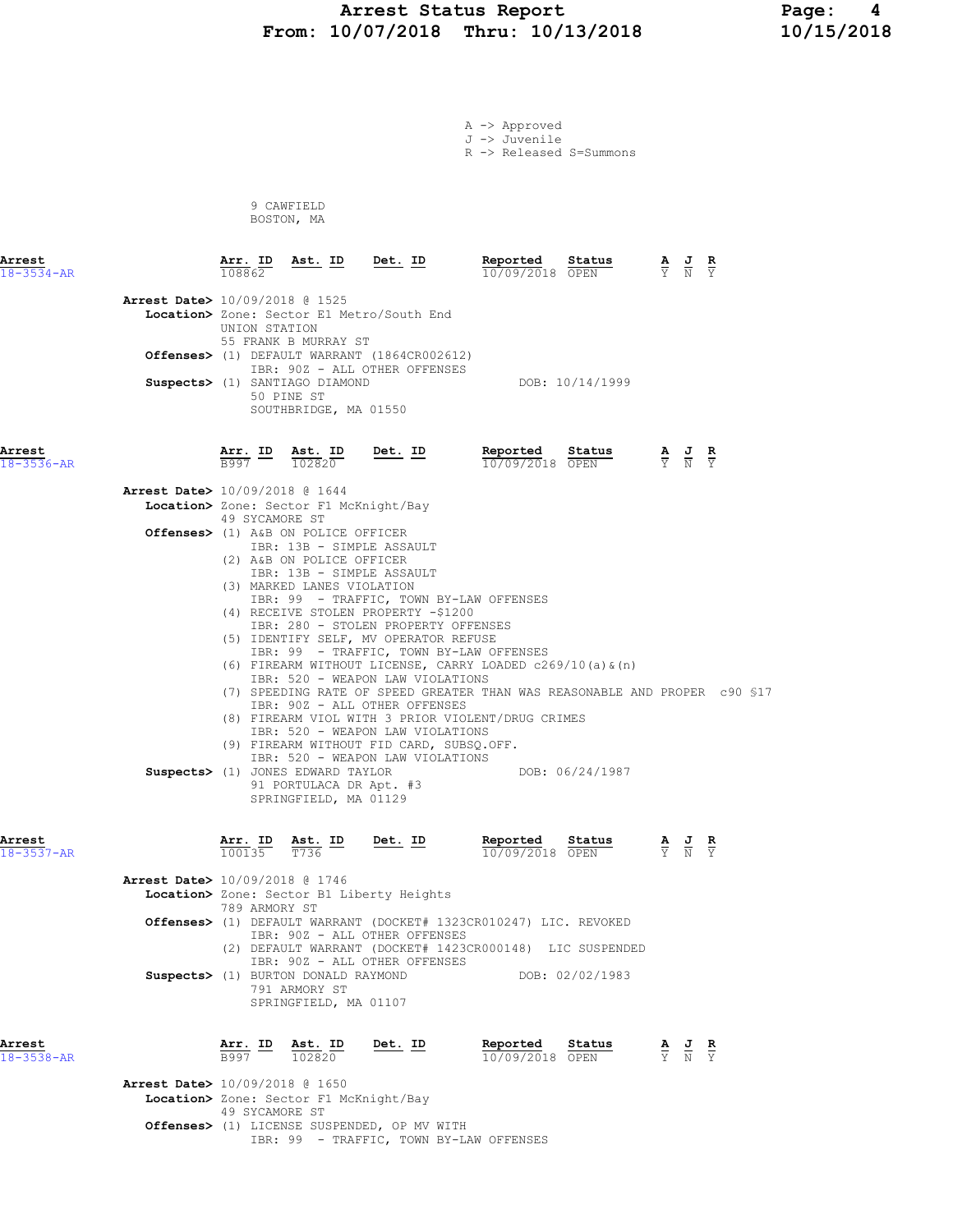# Arrest Status Report Page: 5 From: 10/07/2018 Thru: 10/13/2018 10/15/2018

|                            |                                                                                                                                                                                                    | A -> Approved<br>J -> Juvenile<br>R -> Released S=Summons                                                                                                              |
|----------------------------|----------------------------------------------------------------------------------------------------------------------------------------------------------------------------------------------------|------------------------------------------------------------------------------------------------------------------------------------------------------------------------|
|                            | IBR: 90Z - ALL OTHER OFFENSES<br>(3) MARKED LANES VIOLATION<br>IBR: 99 - TRAFFIC, TOWN BY-LAW OFFENSES<br>Suspects> (1) ESTER ROBERT L III<br>93 MOULTON ST<br>SPRINGFIELD, MA 01128               | (2) SPEEDING RATE OF SPEED GREATER THAN WAS REASONABLE AND PROPER c90 \$17<br>DOB: 12/30/1987                                                                          |
| Arrest<br>$18 - 3539 - AR$ | $\overline{\text{Arr. ID}}$ $\overline{\text{ID}}$ $\overline{\text{Ast. ID}}$ $\overline{\text{ID}}$ $\overline{\text{Det. ID}}$<br>111442<br>106895                                              | Reported Status<br>$\frac{\mathbf{A}}{\mathbf{Y}}$ $\frac{\mathbf{J}}{\mathbf{N}}$ $\frac{\mathbf{R}}{\mathbf{Y}}$<br>10/09/2018 OPEN                                  |
|                            | Arrest Date> 10/09/2018 @ 1815<br>Location> Zone: Sector E2 Metro/6Corners<br>9 TEMPLE ST<br>Offenses> (1) DEFAULT WARRANT (1723CR008640)                                                          |                                                                                                                                                                        |
|                            | IBR: 90Z - ALL OTHER OFFENSES<br>(2) DEFAULT WARRANT (1823CR000562)<br>IBR: 90Z - ALL OTHER OFFENSES<br>Suspects> (1) KELLY LEE CLEVE<br>9 TEMPLE ST Apt. #502<br>SPRINGFIELD, MA 01109            | DOB: 06/27/1989                                                                                                                                                        |
| Arrest<br>$18 - 3541 - AR$ | Arr. ID<br>Ast. ID Det. ID<br>109489                                                                                                                                                               | Reported Status<br>$\frac{\mathbf{A}}{\mathbf{Y}}$ $\frac{\mathbf{J}}{\mathbf{N}}$ $\frac{\mathbf{R}}{\mathbf{Y}}$<br>$\frac{10}{10/10/2018}$ $\frac{10}{\text{OPEN}}$ |
|                            | Arrest Date> 10/10/2018 @ 0143<br>Location> Zone: Sector E1 Metro/South End<br>MGM SPRINGFIELD<br>1 MGM WAY                                                                                        |                                                                                                                                                                        |
|                            | Offenses> (1) DISORDERLY CONDUCT<br>IBR: 90C - DISORDERLY CONDUCT<br>(2) A&B ON POLICE OFFICER<br>IBR: 13B - SIMPLE ASSAULT<br>(3) RESIST ARREST<br>IBR: 13B - SIMPLE ASSAULT<br>(4) .A&B (Simple) |                                                                                                                                                                        |
|                            | IBR: 13B - SIMPLE ASSAULT<br>Suspects> (1) BRISON LARAY<br>118 EVANS ST<br>DORCHESTER, MA                                                                                                          | DOB: 01/19/1988                                                                                                                                                        |
| Arrest<br>$18 - 3543 - AR$ | Arr. ID Ast. ID Det. ID<br>101938                                                                                                                                                                  | <b>Reported</b> Status $\frac{R}{10/10/2018}$ $\frac{R}{OPEN}$ $\frac{R}{Y}$ $\frac{J}{N}$ $\frac{R}{Y}$                                                               |
|                            | Arrest Date> 10/10/2018 @ 1016<br>Location> Zone: Sector A N. End/Memorial<br>41 WEST ST                                                                                                           |                                                                                                                                                                        |
|                            | Offenses> (1) VIOL. OF CITY ORD. - Panhandling<br>IBR: 90Z - ALL OTHER OFFENSES<br>Suspects> (1) ZWIEBEL BRYAN K<br>HOMELESS<br>SPRINGFIELD, MA                                                    | DOB: 12/13/1977                                                                                                                                                        |
| Arrest<br>$18 - 3546 - AR$ | Arr. ID Ast. ID<br>Det. ID<br>R741<br>112454                                                                                                                                                       | Reported<br>Status<br>$\frac{\mathbf{A}}{\mathbf{Y}}$ $\frac{\mathbf{J}}{\mathbf{N}}$ $\frac{\mathbf{R}}{\mathbf{Y}}$<br>10/10/2018 OPEN                               |
|                            | Arrest Date> 10/10/2018 @ 1115<br>Location> Zone: Sector H2 Forest Park/EFP<br>33 RITTENHOUSE TER<br><b>Offenses&gt;</b> (1) FUGITIVE FROM JUSTICE ON COURT WARRANT                                |                                                                                                                                                                        |
|                            | IBR: 90Z - ALL OTHER OFFENSES<br>Suspects> (1) POLANCO KELVIN<br>33 RITTENHOUSE TER                                                                                                                | DOB: 01/02/1983                                                                                                                                                        |

SPRINGFIELD, MA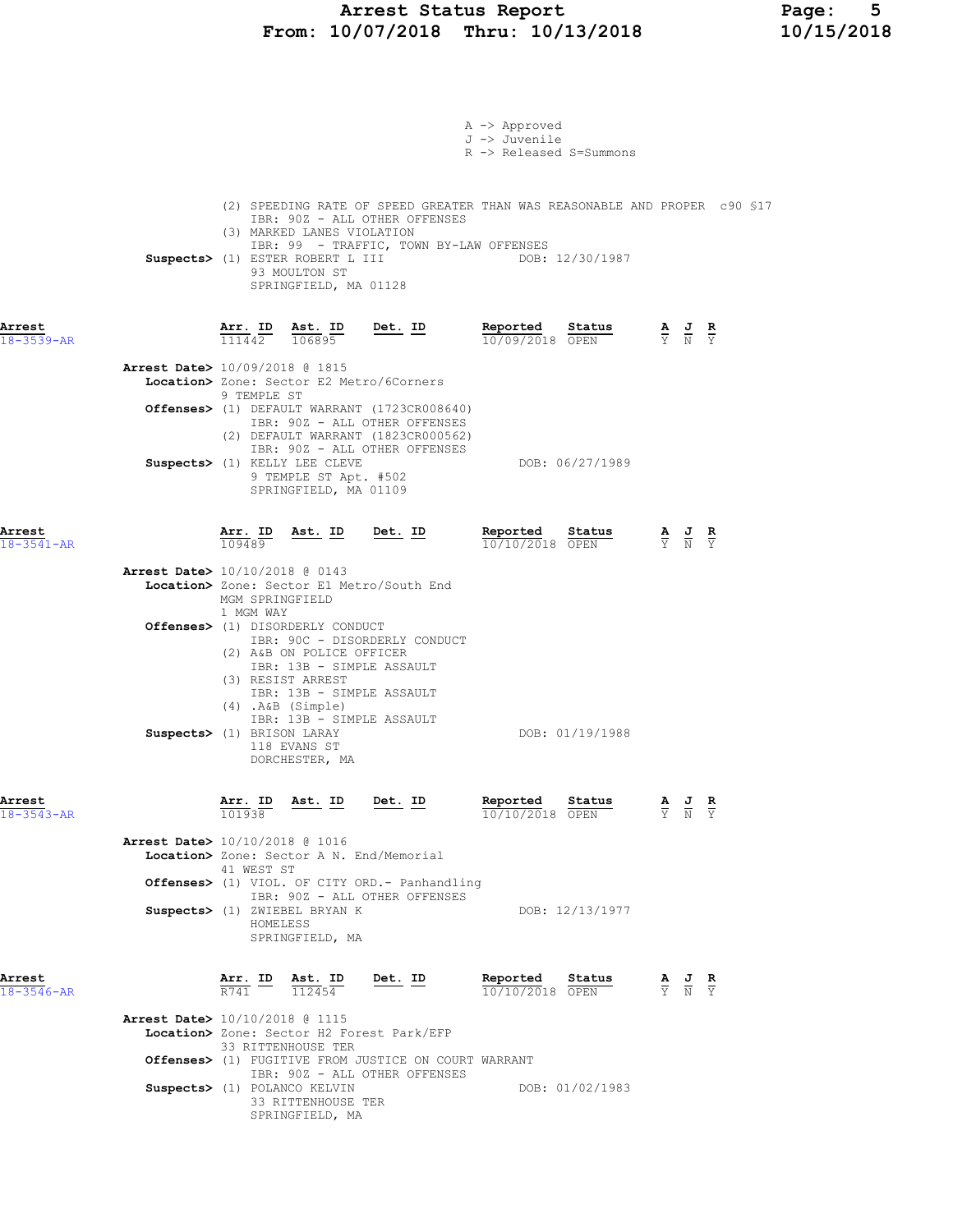# Arrest Status Report Page: 6 From: 10/07/2018 Thru: 10/13/2018 10/15/2018

|  | $A \rightarrow$ Approved          |  |
|--|-----------------------------------|--|
|  | J -> Juvenile                     |  |
|  | $R \rightarrow R$ alassad S=Summe |  |

|  | R -> Released S=Summons |  |
|--|-------------------------|--|
|  |                         |  |

| Arrest<br>$18 - 3547 - AR$ |                                          | Arr. ID<br>101951                                  | Ast. ID<br>101948                                                                                     | Det. ID                                                                                                                                                                                                                                                                                                | Reported<br>10/10/2018 OPEN                             | Status          | A<br>Y N                                                                                        | U                                                                                                     | R<br>$\overline{N}$ |
|----------------------------|------------------------------------------|----------------------------------------------------|-------------------------------------------------------------------------------------------------------|--------------------------------------------------------------------------------------------------------------------------------------------------------------------------------------------------------------------------------------------------------------------------------------------------------|---------------------------------------------------------|-----------------|-------------------------------------------------------------------------------------------------|-------------------------------------------------------------------------------------------------------|---------------------|
|                            | <b>Arrest Date&gt;</b> 10/10/2018 @ 1645 | 200 TAPLEY ST                                      | Location> Zone: Sector F1 McKnight/Bay<br>(3) UNINSURED MOTOR VEHICLE<br>SPRINGFIELD, MA 01109        | Offenses> (1) LICENSE REVOKED AS HTO, OPERATE MV WITH<br>IBR: 99 - TRAFFIC, TOWN BY-LAW OFFENSES<br>(2) REGISTRATION SUSPENDED, OP MV WITH<br>IBR: 99 - TRAFFIC, TOWN BY-LAW OFFENSES<br>IBR: 99 - TRAFFIC, TOWN BY-LAW OFFENSES<br>Suspects> (1) ROSS DEWAYNE ALEXANDER<br>122 AMHERST ST Apt. #2ND F |                                                         | DOB: 06/07/1988 |                                                                                                 |                                                                                                       |                     |
| Arrest<br>$18 - 3548 - AR$ |                                          |                                                    | $\frac{\texttt{Arr. ID}}{111536}$ $\frac{\texttt{ Ast. ID}}{T498}$ $\frac{\texttt{Det. ID}}{T498}$    |                                                                                                                                                                                                                                                                                                        | Reported<br>$10/10/2018$ OPEN                           | Status          | $\frac{\mathbf{A}}{\mathrm{Y}}$ $\frac{\mathbf{J}}{\mathrm{N}}$ $\frac{\mathbf{R}}{\mathrm{N}}$ |                                                                                                       |                     |
|                            | Arrest Date> 10/10/2018 @ 1749           | 127 MILL ST                                        |                                                                                                       | Location> Zone: Sector E1 Metro/South End<br>Offenses> (1) LICENSE SUSPENDED, OP MV WITH<br>IBR: 99 - TRAFFIC, TOWN BY-LAW OFFENSES                                                                                                                                                                    |                                                         |                 |                                                                                                 |                                                                                                       |                     |
|                            |                                          |                                                    | (2) STOP FOR POLICE, FAIL<br>39 NEWPORT ST<br>SPRINGFIELD, MA 01104                                   | IBR: 99 - TRAFFIC, TOWN BY-LAW OFFENSES<br>Suspects> (1) FOWLER DOMENIC RUSSELL                                                                                                                                                                                                                        |                                                         | DOB: 11/10/1976 |                                                                                                 |                                                                                                       |                     |
| Arrest<br>$18 - 3549 - AR$ |                                          |                                                    | $\frac{\texttt{Arr. ID}}{111536}$ $\frac{\texttt{ Ast. ID}}{T498}$ $\frac{\texttt{Det. ID}}{T498}$    |                                                                                                                                                                                                                                                                                                        | Reported<br>10/10/2018 OPEN                             | Status          |                                                                                                 | $\frac{\mathbf{A}}{\overline{Y}}$ $\frac{\mathbf{J}}{\overline{N}}$ $\frac{\mathbf{R}}{\overline{Y}}$ |                     |
|                            | Arrest Date> 10/10/2018 @ 1803           | 127 MILL ST                                        | Offenses> (1) ARREST WARRANT<br>(2) ARREST WARRANT<br>6 ITENDALE ST Apt. #2R<br>SPRINGFIELD, MA 01108 | Location> Zone: Sector E1 Metro/South End<br>IBR: 90Z - ALL OTHER OFFENSES<br>IBR: 90Z - ALL OTHER OFFENSES<br>(3) FUGITIVE FROM JUSTICE ON COURT WARRANT<br>IBR: 90Z - ALL OTHER OFFENSES                                                                                                             | Suspects> (1) HOWARD DEVRON MAURICE THE DOB: 09/13/1984 |                 |                                                                                                 |                                                                                                       |                     |
| Arrest<br>18-3550-AR       | <b>Arrest Date&gt;</b> 10/10/2018 @ 1715 | Arr. ID<br>$\overline{108862}$ $\overline{102711}$ | Ast. ID                                                                                               | <u>Det. ID</u>                                                                                                                                                                                                                                                                                         | Reported<br>10/10/2018 OPEN                             | Status          | $\frac{\mathbf{A}}{\mathbf{Y}}$ $\frac{\mathbf{J}}{\mathbf{N}}$ $\frac{\mathbf{R}}{\mathbf{Y}}$ |                                                                                                       |                     |
|                            |                                          | 35 CHESTNUT ST                                     | Suspects> (1) SANTIAGO MIGUEL<br>24 HIGH ST<br>SPRINGFIELD, MA                                        | Location> Zone: Sector E2 Metro/6Corners<br>Offenses> (1) DEFAULT WARRANT 1823CR001465<br>IBR: 90Z - ALL OTHER OFFENSES                                                                                                                                                                                |                                                         | DOB: 03/15/1982 |                                                                                                 |                                                                                                       |                     |
| Arrest<br>$18 - 3551 - AR$ |                                          | Arr. ID<br>K456                                    | Ast. ID<br>K109                                                                                       | Det. ID                                                                                                                                                                                                                                                                                                | Reported<br>10/10/2018 OPEN                             | Status          | $\frac{\mathbf{A}}{\overline{Y}}$                                                               | $\frac{J}{N}$                                                                                         |                     |
|                            | Arrest Date> 10/10/2018 @ 1914           |                                                    |                                                                                                       |                                                                                                                                                                                                                                                                                                        |                                                         |                 |                                                                                                 |                                                                                                       |                     |

Location> Zone: Sector E1 Metro/South End HARRISON AVE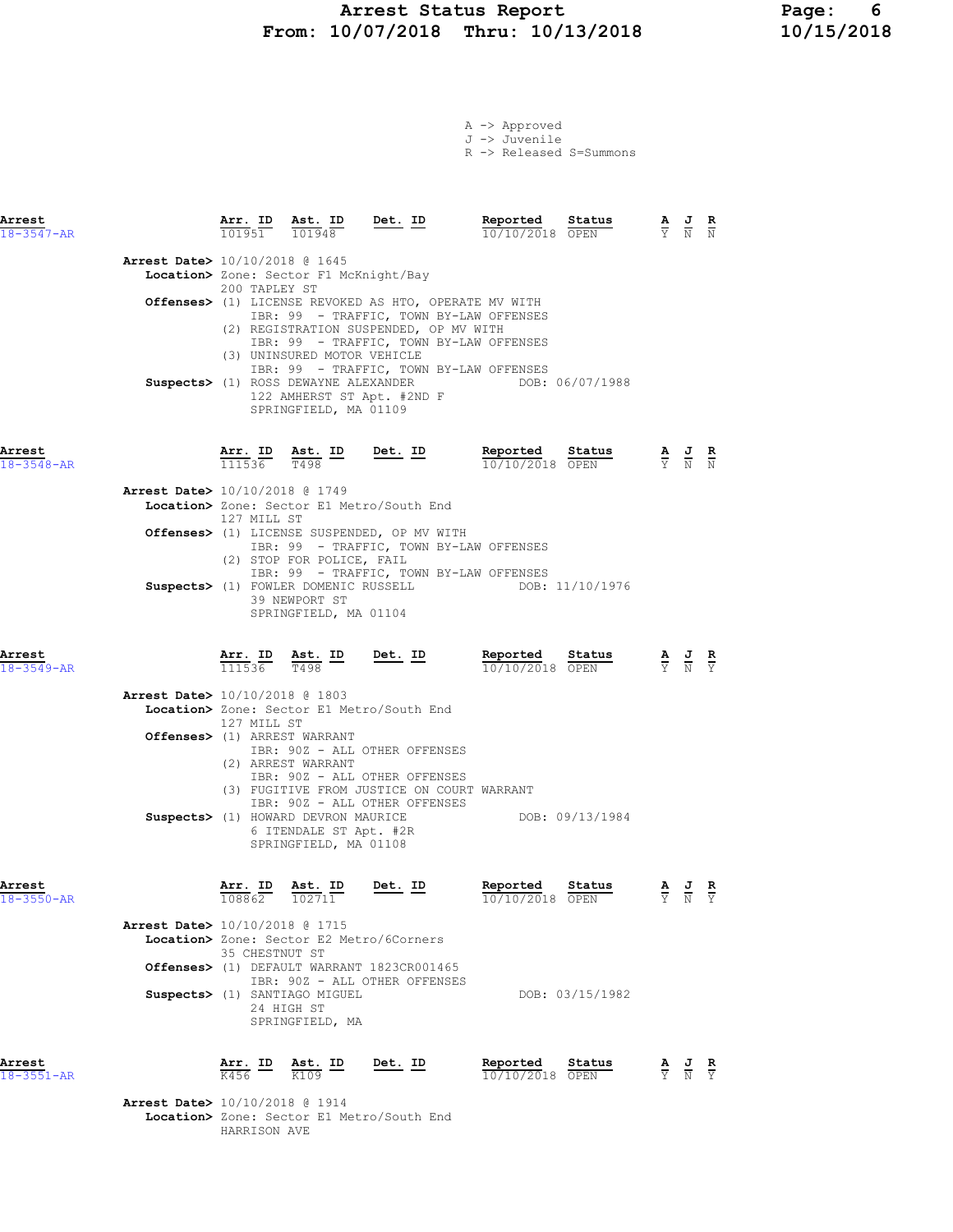# Arrest Status Report Page: 7 From: 10/07/2018 Thru: 10/13/2018 10/15/2018

|                            |                                          |                   |                                                                                                                          |                                                                                                                                                                                                                                            | A -> Approved<br>J -> Juvenile<br>R -> Released S=Summons |                 |                                                                                                 |                                                                                                       |  |
|----------------------------|------------------------------------------|-------------------|--------------------------------------------------------------------------------------------------------------------------|--------------------------------------------------------------------------------------------------------------------------------------------------------------------------------------------------------------------------------------------|-----------------------------------------------------------|-----------------|-------------------------------------------------------------------------------------------------|-------------------------------------------------------------------------------------------------------|--|
|                            |                                          |                   | <b>Offenses&gt;</b> (1) DRUG, DISTRIBUTE CLASS B<br>Suspects> (1) GARCIA JASON DAMIEN<br>622 STATE ST<br>SPRINGFIELD, MA | IBR: 35A - DRUG / NARCOTIC VIOLATIONS<br>(2) DRUG, POSSESS TO DISTRIB CLASS B<br>IBR: 35A - DRUG / NARCOTIC VIOLATIONS                                                                                                                     |                                                           | DOB: 08/09/1982 |                                                                                                 |                                                                                                       |  |
| Arrest<br>$18 - 3552 - AR$ |                                          | $\overline{K456}$ | K109                                                                                                                     | Arr. ID Ast. ID Det. ID                                                                                                                                                                                                                    | Reported Status<br>10/10/2018 OPEN                        |                 |                                                                                                 | $\frac{\mathbf{A}}{\mathbf{Y}}$ $\frac{\mathbf{J}}{\mathbf{N}}$ $\frac{\mathbf{R}}{\mathbf{Y}}$       |  |
|                            | Arrest Date> 10/10/2018 @ 1914           | HARRISON AVE      | Offenses> (1) DRUG, DISTRIBUTE CLASS B                                                                                   | Location> Zone: Sector E1 Metro/South End<br>IBR: 35A - DRUG / NARCOTIC VIOLATIONS<br>(2) DRUG, POSSESS TO DISTRIB CLASS B                                                                                                                 |                                                           |                 |                                                                                                 |                                                                                                       |  |
|                            | Suspects> (1) NIEVES JOSE                |                   | 70 CHESTNUT ST<br>SPRINGFIELD, MA                                                                                        | IBR: 35A - DRUG / NARCOTIC VIOLATIONS                                                                                                                                                                                                      |                                                           | DOB: 02/19/1997 |                                                                                                 |                                                                                                       |  |
| Arrest<br>$18 - 3553 - AR$ |                                          |                   | $\frac{\texttt{Arr.}}{107810}$ $\frac{\texttt{ Ast.}}{011728}$                                                           | <u>Det. ID</u>                                                                                                                                                                                                                             | Reported Status<br>10/10/2018 OPEN                        |                 |                                                                                                 | $\frac{\mathbf{A}}{\overline{Y}}$ $\frac{\mathbf{J}}{\overline{N}}$ $\frac{\mathbf{R}}{\overline{Y}}$ |  |
|                            | <b>Arrest Date&gt;</b> 10/10/2018 @ 2005 | HIGH ST           | Offenses> (1) ARREST WARRANT<br>(3) DANGEROUS WEAPON, CARRY                                                              | Location> Zone: Sector E2 Metro/6Corners<br>IBR: 90Z - ALL OTHER OFFENSES<br>(2) UNLICENSED OPERATION OF MV<br>IBR: 99 - TRAFFIC, TOWN BY-LAW OFFENSES<br>IBR: 520 - WEAPON LAW VIOLATIONS<br>(4) ALCOHOL IN MV, POSSESS OPEN CONTAINER OF |                                                           |                 |                                                                                                 |                                                                                                       |  |
|                            |                                          |                   | (5) STOP/YIELD, FAIL TO<br>Suspects> (1) VELEZ-COLON DAVID<br>27 HICKORY ST<br>SPRINGFIELD, MA                           | IBR: 90G - LIQUOR LAW VIOLATIONS<br>IBR: 99 - TRAFFIC, TOWN BY-LAW OFFENSES                                                                                                                                                                |                                                           | DOB: 11/19/1978 |                                                                                                 |                                                                                                       |  |
| Arrest<br>$18 - 3554 - AR$ |                                          | 108853 111525     | Arr. ID Ast. ID Det. ID                                                                                                  |                                                                                                                                                                                                                                            | Reported Status<br>10/10/2018 OPEN                        |                 |                                                                                                 | $\frac{\mathbf{A}}{\mathbf{Y}}$ $\frac{\mathbf{J}}{\mathbf{N}}$ $\frac{\mathbf{R}}{\mathbf{Y}}$       |  |
|                            | <b>Arrest Date&gt;</b> 10/10/2018 @ 2041 | HANCOCK ST        | Offenses> (1) ARREST WARRANT<br>(2) ARREST WARRANT<br>(3) DEFAULT WARRANT                                                | Location> Zone: Sector F2 Old&Upper Hill<br>IBR: 90Z - ALL OTHER OFFENSES<br>IBR: 90Z - ALL OTHER OFFENSES                                                                                                                                 |                                                           |                 |                                                                                                 |                                                                                                       |  |
|                            |                                          |                   | 56 SPRINGFIELD ST<br>WILBRAHAM, MA 01095                                                                                 | IBR: 90Z - ALL OTHER OFFENSES<br>Suspects> (1) ZUCCO JAMES BERNANRD JR                                                                                                                                                                     | DOB: 10/19/1985                                           |                 |                                                                                                 |                                                                                                       |  |
| Arrest<br>$18 - 3555 - AR$ |                                          |                   | $\frac{\text{Arr.}}{100135}$ $\frac{\text{Ast.}}{108863}$                                                                | <u>Det. ID</u>                                                                                                                                                                                                                             | Reported<br>10/10/2018 OPEN                               | <b>Status</b>   | $\frac{\mathbf{A}}{\mathbf{Y}}$ $\frac{\mathbf{J}}{\mathbf{N}}$ $\frac{\mathbf{R}}{\mathbf{Y}}$ |                                                                                                       |  |
|                            | Arrest Date> 10/10/2018 @ 2224           |                   | 197 PLAINFIELD ST                                                                                                        | Location> Zone: Sector A N. End/Memorial<br><b>Offenses&gt;</b> (1) DEFAULT WARRANT (DOCKET #1756CR004476 UNLICENSED OP OF MV)                                                                                                             |                                                           |                 |                                                                                                 |                                                                                                       |  |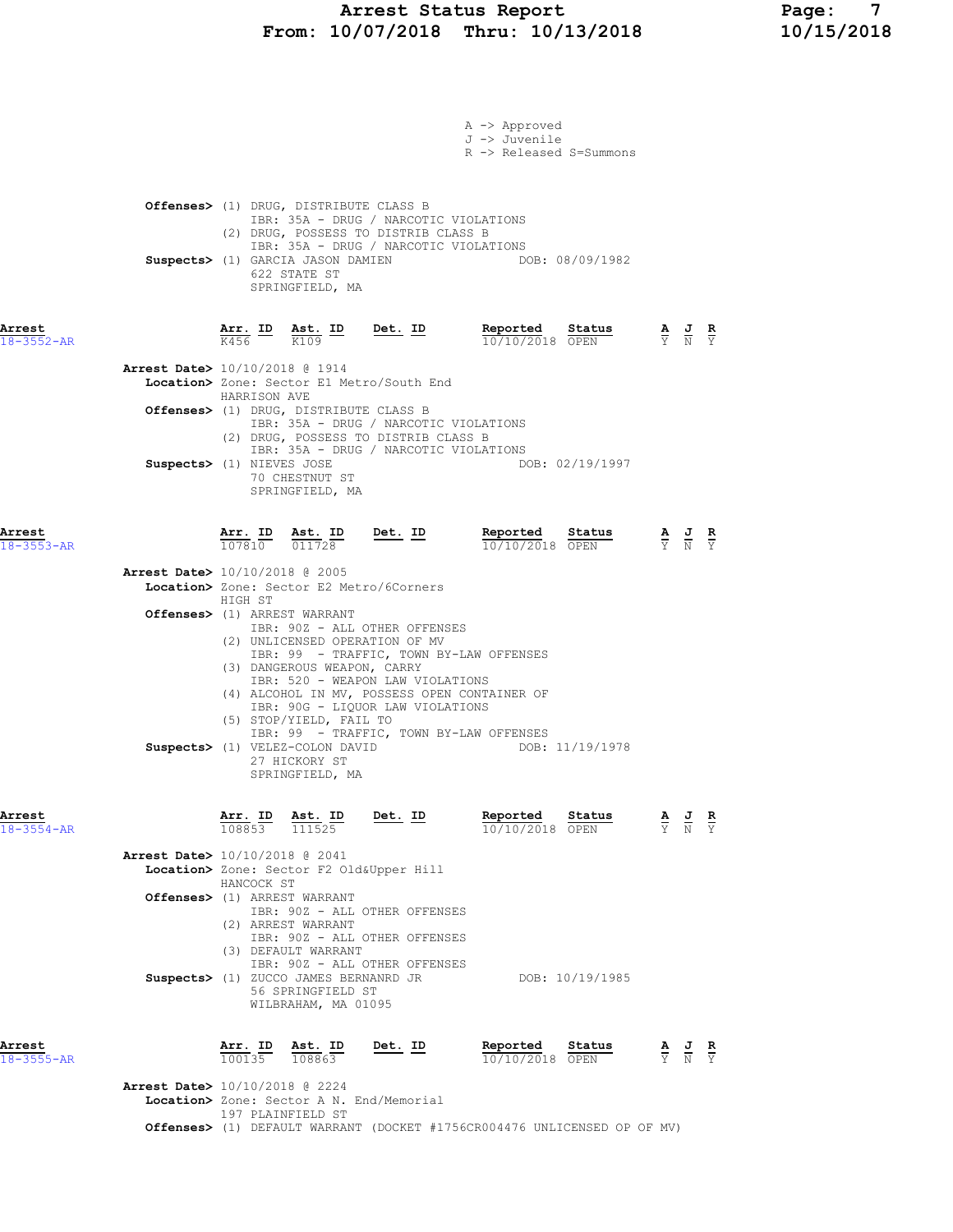# Arrest Status Report Page: 8 From: 10/07/2018 Thru: 10/13/2018 10/15/2018

|                            |                                                                                                                                                                                                                     | A -> Approved<br>J -> Juvenile<br>R -> Released S=Summons                                                                                |
|----------------------------|---------------------------------------------------------------------------------------------------------------------------------------------------------------------------------------------------------------------|------------------------------------------------------------------------------------------------------------------------------------------|
|                            | IBR: 90Z - ALL OTHER OFFENSES<br>(2) ARREST WARRANT (DOCKET #1829CR000492 LARCENY UNDER \$1200)<br>IBR: 90Z - ALL OTHER OFFENSES<br>Suspects> (1) PATTON KYLE<br>429 RIVERDALE RD<br>WEST SPRINGFIELD, MA 01089     | DOB: 02/20/1990                                                                                                                          |
| Arrest<br>$18 - 3556 - AR$ | $\frac{\texttt{Arr. ID}}{111506}$ $\frac{\texttt{ Ast. ID}}{111533}$ Det. ID                                                                                                                                        | Reported Status<br>$\frac{\mathbf{A}}{\mathbf{Y}}$ $\frac{\mathbf{J}}{\mathbf{N}}$ $\frac{\mathbf{R}}{\mathbf{Y}}$<br>10/10/2018 OPEN    |
|                            | Arrest Date> 10/11/2018 @ 0019<br>Location> Zone: Sector E1 Metro/South End                                                                                                                                         |                                                                                                                                          |
|                            | 785 EAST COLUMBUS AVE<br>Offenses> (1) DRUG, POSSESS TO DISTRIB CLASS B<br>IBR: 35A - DRUG / NARCOTIC VIOLATIONS                                                                                                    |                                                                                                                                          |
|                            | (2) NUMBER PLATE VIOLATION TO CONCEAL ID<br>IBR: 99 - TRAFFIC, TOWN BY-LAW OFFENSES<br>(3) ALCOHOL IN MV, POSSESS OPEN CONTAINER OF<br>IBR: 90G - LIQUOR LAW VIOLATIONS<br>(4) Open Container of Marijuana          |                                                                                                                                          |
|                            | IBR: 90Z - ALL OTHER OFFENSES<br>Suspects> (1) MEJIAS BRAYAN JAVIER<br>24 WILCOX ST Apt. #4<br>SPRINGFIELD, MA                                                                                                      | DOB: 09/28/1999                                                                                                                          |
| Arrest<br>$18 - 3557 - AR$ | $\frac{\texttt{Arr.}}{111506}$ $\frac{\texttt{ Ast.}}{111533}$ Det. ID                                                                                                                                              | Reported<br>Status<br>$\frac{\mathbf{A}}{\mathbf{Y}}$ $\frac{\mathbf{J}}{\mathbf{N}}$ $\frac{\mathbf{R}}{\mathbf{Y}}$<br>10/10/2018 OPEN |
|                            | Arrest Date> 10/11/2018 @ 0019<br>Location> Zone: Sector E1 Metro/South End<br>785 EAST COLUMBUS AVE<br>Offenses> (1) ARREST WARRANT<br>IBR: 90Z - ALL OTHER OFFENSES<br>(2) ARREST WARRANT                         |                                                                                                                                          |
|                            | IBR: 90Z - ALL OTHER OFFENSES<br>(3) ARREST WARRANT<br>IBR: 90Z - ALL OTHER OFFENSES<br>(4) FALSE NAME/SSN, ARRESTEE FURNISH<br>IBR: 90Z - ALL OTHER OFFENSES                                                       |                                                                                                                                          |
|                            | (5) DANGEROUS WEAPON, CARRY WITH HAVING ACTIVE WARRANT<br>IBR: 520 - WEAPON LAW VIOLATIONS<br>(6) DRUG, POSSESS TO DISTRIB CLASS A<br>IBR: 35A - DRUG / NARCOTIC VIOLATIONS<br>(7) DRUG, POSSESS TO DISTRIB CLASS B |                                                                                                                                          |
|                            | IBR: 35A - DRUG / NARCOTIC VIOLATIONS<br>(8) FIREARM IN FELONY, POSSESS<br>IBR: 520 - WEAPON LAW VIOLATIONS<br>(9) FIREARM WITHOUT FID CARD, POSSESS                                                                |                                                                                                                                          |
|                            | IBR: 520 - WEAPON LAW VIOLATIONS<br>Suspects> (1) DELRIO JIOVANNY<br>140 CHESTNUT ST Apt. #207<br>SPRINGFIELD, MA 01109                                                                                             | DOB: 01/28/1999                                                                                                                          |
| Arrest<br>18-3558-AR       | Arr. ID<br>$\frac{\text{Ast.}}{111533}$<br><u>Det. ID</u><br>111506                                                                                                                                                 | Reported<br>Status<br>$\frac{\mathbf{A}}{\mathbf{Y}}$ $\frac{\mathbf{J}}{\mathbf{N}}$ $\frac{\mathbf{R}}{\mathbf{N}}$<br>10/10/2018 OPEN |
|                            | <b>Arrest Date&gt;</b> 10/11/2018 @ 0015<br>Location> Zone: Sector E1 Metro/South End                                                                                                                               |                                                                                                                                          |
|                            | 785 EAST COLUMBUS AVE<br>Offenses> (1) DRUG, POSSESS TO DISTRIB CLASS A<br>IBR: 35A - DRUG / NARCOTIC VIOLATIONS                                                                                                    |                                                                                                                                          |
|                            | (2) FIREARM IN FELONY, POSSESS<br>IBR: 520 - WEAPON LAW VIOLATIONS<br>(3) FIREARM WITHOUT FID CARD, POSSESS<br>IBR: 520 - WEAPON LAW VIOLATIONS                                                                     |                                                                                                                                          |
|                            | Suspects> (1) SANTIAGO BELKIS<br>491 BRIDGE RD Apt. #111                                                                                                                                                            | DOB: 06/23/2000                                                                                                                          |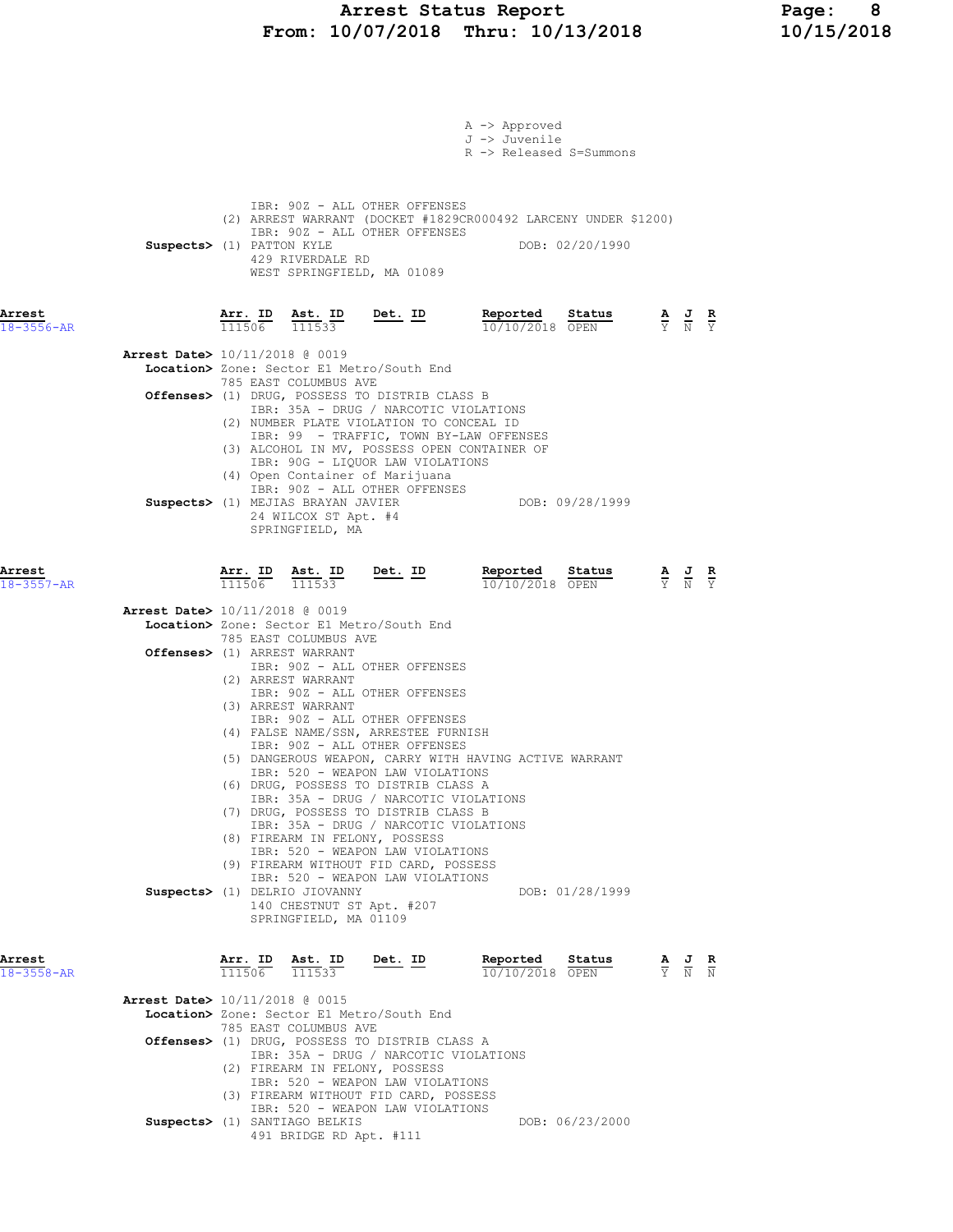# Arrest Status Report 10/13/2018 Page: 9<br>10/07/2018 Thru: 10/13/2018 10/15/2018 From: 10/07/2018 Thru: 10/13/2018

A -> Approved J -> Juvenile R -> Released S=Summons

NORTHAMPTON, MA 01060

| Arrest<br>$18 - 3559 - AR$ |                                          | Arr. ID<br>111418                                            | Ast. ID<br>107751                                                                                                                                       | Det. ID                                                                                                                                                                                                                                                                                | Reported<br>$10/11/2018$ OPEN | Status          | $\frac{\mathbf{A}}{\mathbf{Y}}$ $\frac{\mathbf{J}}{\mathbf{N}}$                                 | $\frac{R}{N}$ |
|----------------------------|------------------------------------------|--------------------------------------------------------------|---------------------------------------------------------------------------------------------------------------------------------------------------------|----------------------------------------------------------------------------------------------------------------------------------------------------------------------------------------------------------------------------------------------------------------------------------------|-------------------------------|-----------------|-------------------------------------------------------------------------------------------------|---------------|
|                            | Arrest Date> 10/11/2018 @ 0130           | 600 STATE ST                                                 | Location> Zone: Sector F1 McKnight/Bay<br>IBR: 23C - SHOPLIFTING<br>Suspects> (1) JOHNSON TAMIKO RENEE<br>685 STATE ST Apt. #6<br>SPRINGFIELD, MA 01109 | CVS PHARMACY SPRINGFIELD PHOTO LAB<br>Offenses> (1) SHOPLIFTING BY ASPORTATION, 3RD OFF.<br>(2) FUGITIVE FROM JUSTICE ON COURT WARRANT<br>IBR: 90Z - ALL OTHER OFFENSES                                                                                                                |                               | DOB: 07/24/1976 |                                                                                                 |               |
| Arrest<br>$18 - 3561 - AR$ |                                          | $\frac{\texttt{Arr.}}{100696}$ $\frac{\texttt{ Ast.}}{1941}$ | $\frac{\texttt{Ast.}}{\texttt{T941}}$ ID                                                                                                                | $Det. ID$                                                                                                                                                                                                                                                                              | Reported<br>10/11/2018 OPEN   | Status          | $\frac{\mathbf{A}}{\mathbf{Y}}$ $\frac{\mathbf{J}}{\mathbf{N}}$ $\frac{\mathbf{R}}{\mathbf{Y}}$ |               |
|                            | Arrest Date> 10/11/2018 @ 0959           | INSIDE                                                       | 469 STATE ST Apt. #3FLR                                                                                                                                 | Location> Zone: Sector E2 Metro/6Corners                                                                                                                                                                                                                                               |                               |                 |                                                                                                 |               |
|                            |                                          |                                                              | Suspects> (1) LOZADA STEPHANIE LEE<br>469 STATE ST Apt. #3L<br>SPRINGFIELD, MA 01108                                                                    | Offenses> (1) DEFAULT WARRANT #1523CR001683<br>IBR: 90Z - ALL OTHER OFFENSES                                                                                                                                                                                                           |                               | DOB: 12/21/1979 |                                                                                                 |               |
| Arrest<br>18-3562-AR       |                                          | Arr. ID<br>109788                                            | $Ast.$ ID<br>C802                                                                                                                                       | $Det. ID$                                                                                                                                                                                                                                                                              | Reported<br>10/11/2018 OPEN   | Status          | $\frac{\mathbf{A}}{\mathbf{Y}}$ $\frac{\mathbf{J}}{\mathbf{N}}$                                 |               |
|                            | <b>Arrest Date&gt;</b> 10/11/2018 @ 1655 | 339 STATE ST                                                 | Suspects> (1) HACKMAN DANNY E                                                                                                                           | Location> Zone: Sector E2 Metro/6Corners<br>Offenses> (1) LICENSE SUSPENDED, OP MV WITH<br>IBR: 99 - TRAFFIC, TOWN BY-LAW OFFENSES<br>(2) EQUIPMENT VIOLATION, MISCELLANEOUS MV<br>IBR: 99 - TRAFFIC, TOWN BY-LAW OFFENSES<br>414 CHESTNUT ST Apt. #1211<br>SPRINGFIELD, MA 01104-3442 |                               | DOB: 11/28/1956 |                                                                                                 |               |
| Arrest<br>$18 - 3563 - AR$ | <b>Arrest Date&gt;</b> 10/11/2018 @ 1655 | 109788 C802<br>339 STATE ST                                  | Arr. ID Ast. ID                                                                                                                                         | Det. ID<br>Location> Zone: Sector E2 Metro/6Corners<br>Offenses> (1) DRUG, POSSESS CLASS B, SUBSQ.OFF.                                                                                                                                                                                 | Reported<br>10/11/2018 OPEN   | Status          |                                                                                                 | к             |
|                            |                                          |                                                              | Suspects> (1) OTEY KENNETH JAMES<br>SPRINGFIELD, MA                                                                                                     | IBR: 35A - DRUG / NARCOTIC VIOLATIONS<br>414 CHESTNUT ST Apt. #1211                                                                                                                                                                                                                    |                               | DOB: 05/14/1971 |                                                                                                 |               |
| Arrest<br>$18 - 3564 - AR$ | <b>Arrest Date&gt;</b> 10/11/2018 @ 1717 |                                                              | $\frac{\texttt{Arr.}}{107773}$ $\frac{\texttt{I}}{107860}$                                                                                              | Det. ID                                                                                                                                                                                                                                                                                | Reported<br>10/11/2018 OPEN   | Status          | $\frac{\mathbf{A}}{\mathbf{Y}}$ $\frac{\mathbf{J}}{\mathbf{N}}$                                 | $\frac{R}{Y}$ |
|                            |                                          |                                                              | $Toantion \ X. 7000 : 800ton \ F1. MAVniabt /Box$                                                                                                       |                                                                                                                                                                                                                                                                                        |                               |                 |                                                                                                 |               |

 Location> Zone: Sector F1 McKnight/Bay COMMUNITY CENTER 147 MAGAZINE ST Offenses> (1) ASSAULT W/DANGEROUS WEAPON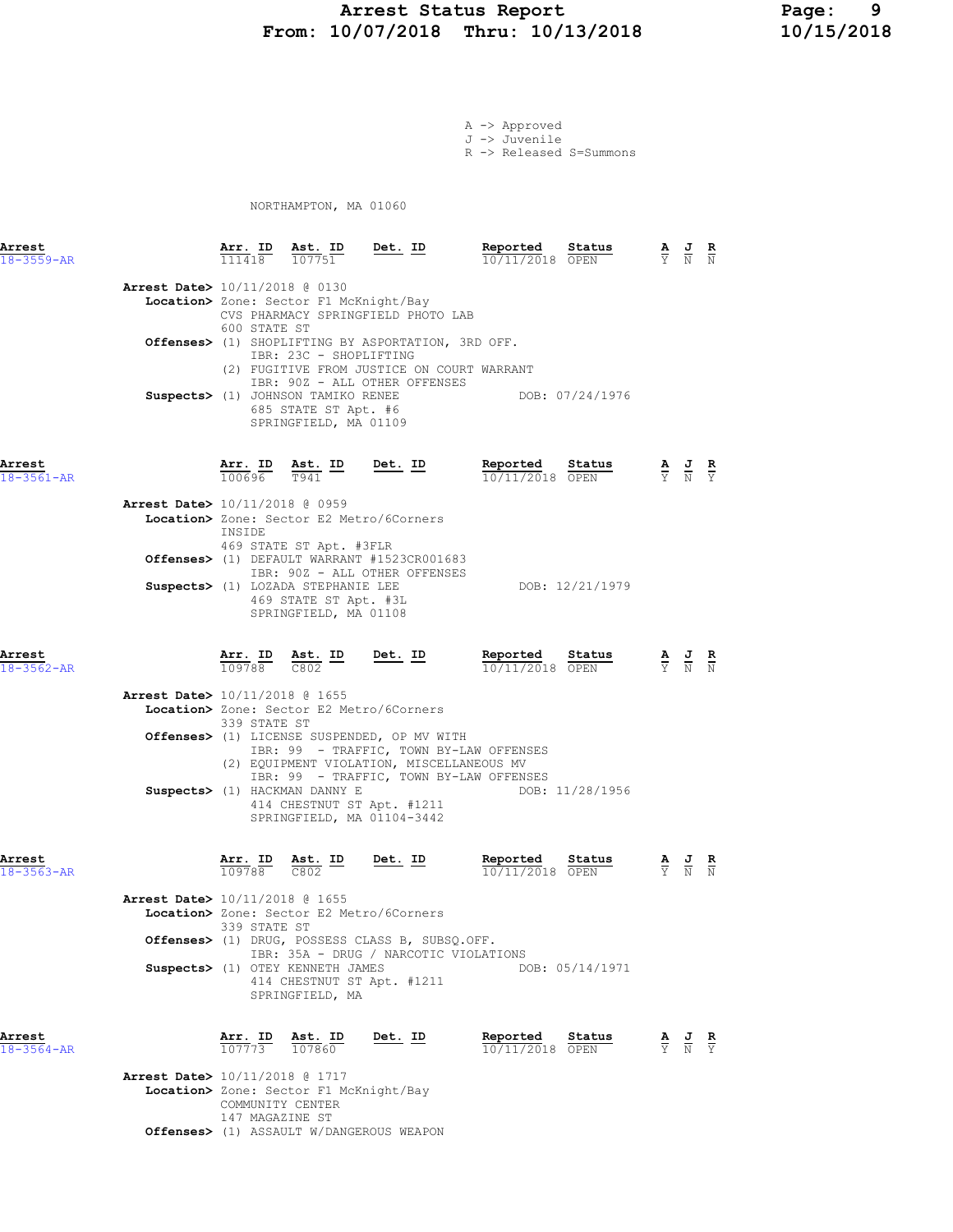# Arrest Status Report Page: 10 From: 10/07/2018 Thru: 10/13/2018 10/15/2018

|                                          |                                |                                                                                                                                       |                                                                                                                 | A -> Approved<br>J -> Juvenile<br>R -> Released S=Summons  |                                                                                                 |                               |
|------------------------------------------|--------------------------------|---------------------------------------------------------------------------------------------------------------------------------------|-----------------------------------------------------------------------------------------------------------------|------------------------------------------------------------|-------------------------------------------------------------------------------------------------|-------------------------------|
|                                          |                                | $(2)$ . A&B $(Simple)$<br>IBR: 13B - SIMPLE ASSAULT<br>Suspects> (1) SOARES NATHANIEL<br>143 MAGAZINE ST Apt. #203<br>SPRINGFIELD, MA | IBR: 13A - AGGRAVATED ASSAULT                                                                                   | DOB: 08/31/1991                                            |                                                                                                 |                               |
| Arrest<br>$18 - 3565 - AR$               | $\frac{\texttt{Arr.}}{106895}$ | <u>Ast. ID</u><br>T498                                                                                                                | <u>Det. ID</u>                                                                                                  | Reported<br>Status<br>10/11/2018 OPEN                      | $\frac{\mathbf{A}}{\mathbf{Y}}$ $\frac{\mathbf{J}}{\mathbf{N}}$ $\frac{\mathbf{R}}{\mathbf{N}}$ |                               |
| <b>Arrest Date&gt;</b> 10/11/2018 @ 1805 | 56 WALNUT ST                   |                                                                                                                                       | Location> Zone: Sector E2 Metro/6Corners                                                                        |                                                            |                                                                                                 |                               |
|                                          |                                |                                                                                                                                       | Offenses> (1) ARREST WARRANT-1723CR008301<br>IBR: 90Z - ALL OTHER OFFENSES<br>(2) LICENSE SUSPENDED, OP MV WITH |                                                            |                                                                                                 |                               |
|                                          | Suspects> (1) ALICEA JOSE      | 319 STATE ST Apt. #C22<br>SPRINGFIELD, MA 01103                                                                                       |                                                                                                                 | IBR: 99 - TRAFFIC, TOWN BY-LAW OFFENSES<br>DOB: 03/09/1992 |                                                                                                 |                               |
| Arrest<br>$18 - 3566 - AR$               |                                | $\frac{\texttt{Arr.}}{101951}$ $\frac{\texttt{ Ast.}}{101948}$                                                                        | Det. ID                                                                                                         | Reported<br>Status<br>$10/11/2018$ OPEN                    | $\frac{\mathbf{A}}{\mathbf{Y}}$ $\frac{\mathbf{J}}{\mathbf{N}}$ $\frac{\mathbf{R}}{\mathbf{N}}$ |                               |
| <b>Arrest Date&gt;</b> 10/11/2018 @ 1830 | 1 CHAPIN TER                   | Offenses> (1) ARREST WARRANT                                                                                                          | Location> Zone: Sector A N. End/Memorial                                                                        |                                                            |                                                                                                 |                               |
|                                          |                                | Suspects> (1) RIVERA VICTOR LUIS<br>33 SANTA BARBARA ST<br>SPRINGFIELD, MA                                                            | IBR: 90Z - ALL OTHER OFFENSES                                                                                   | DOB: 08/29/1994                                            |                                                                                                 |                               |
| Arrest<br>$18 - 3569 - AR$               |                                | $\frac{\text{Arr.}}{111523}$ $\frac{\text{Ast.}}{111499}$                                                                             | $Det. ID$                                                                                                       | Reported<br>Status<br>10/11/2018 OPEN                      |                                                                                                 |                               |
| Arrest Date> 10/11/2018 @ 2156           | 71 YALE ST                     | Location> Zone: Sector F1 McKnight/Bay                                                                                                |                                                                                                                 |                                                            |                                                                                                 |                               |
|                                          | (2) TRESPASS                   |                                                                                                                                       | Offenses> (1) B&E BUILDING NIGHTTIME FOR FELONY                                                                 | IBR: 220 - BURGLARY / BREAKING AND ENTERI                  |                                                                                                 |                               |
|                                          |                                | Suspects> (1) JOHNSON MARK ANTHONY<br>92 OAK ST<br>SPRINGFIELD, MA 01109                                                              | IBR: 90J - TRESPASS OF REAL PROPERTY                                                                            | DOB: 03/10/1961                                            |                                                                                                 |                               |
| Arrest<br>18-3570-AR                     |                                | $\frac{\texttt{Arr. ID}}{106895}$ $\frac{\texttt{ Ast. ID}}{040936}$                                                                  | Det. ID                                                                                                         | Reported<br>Status<br>10/11/2018 OPEN                      | $\frac{\mathbf{A}}{\mathbf{Y}}$ $\frac{\mathbf{J}}{\mathbf{N}}$                                 | $rac{\mathbf{R}}{\mathbf{Y}}$ |
| Arrest Date> 10/11/2018 @ 2155           |                                | Location> Zone: Sector F1 McKnight/Bay                                                                                                |                                                                                                                 |                                                            |                                                                                                 |                               |
|                                          | CATHARINE ST                   |                                                                                                                                       |                                                                                                                 | Offenses> (1) DRUG, POSSESS TO DISTRIB CLASS A, SUBSQ.     |                                                                                                 |                               |
|                                          |                                |                                                                                                                                       | IBR: 35A - DRUG / NARCOTIC VIOLATIONS<br>IBR: 35A - DRUG / NARCOTIC VIOLATIONS                                  | (2) DRUG, POSSESS TO DISTRIB CLASS B, SUBSQ.               |                                                                                                 |                               |
|                                          |                                | 199 EASTERN AVE<br>SPRINGFIELD, MA 01108                                                                                              |                                                                                                                 | Suspects> (1) SILVA-GUZMAN ISRAEL DAVID DOB: 01/05/1990    |                                                                                                 |                               |
| Arrest<br>572-AR                         | <u>Arr. ID</u><br>T.995        | <u>Ast. ID</u>                                                                                                                        | Det. ID                                                                                                         | Reported<br>Status<br>10/12/2018 OPEN                      | $\frac{\mathbf{A}}{\mathbf{Y}}$ $\frac{\mathbf{J}}{\mathbf{N}}$ $\frac{\mathbf{R}}{\mathbf{Y}}$ |                               |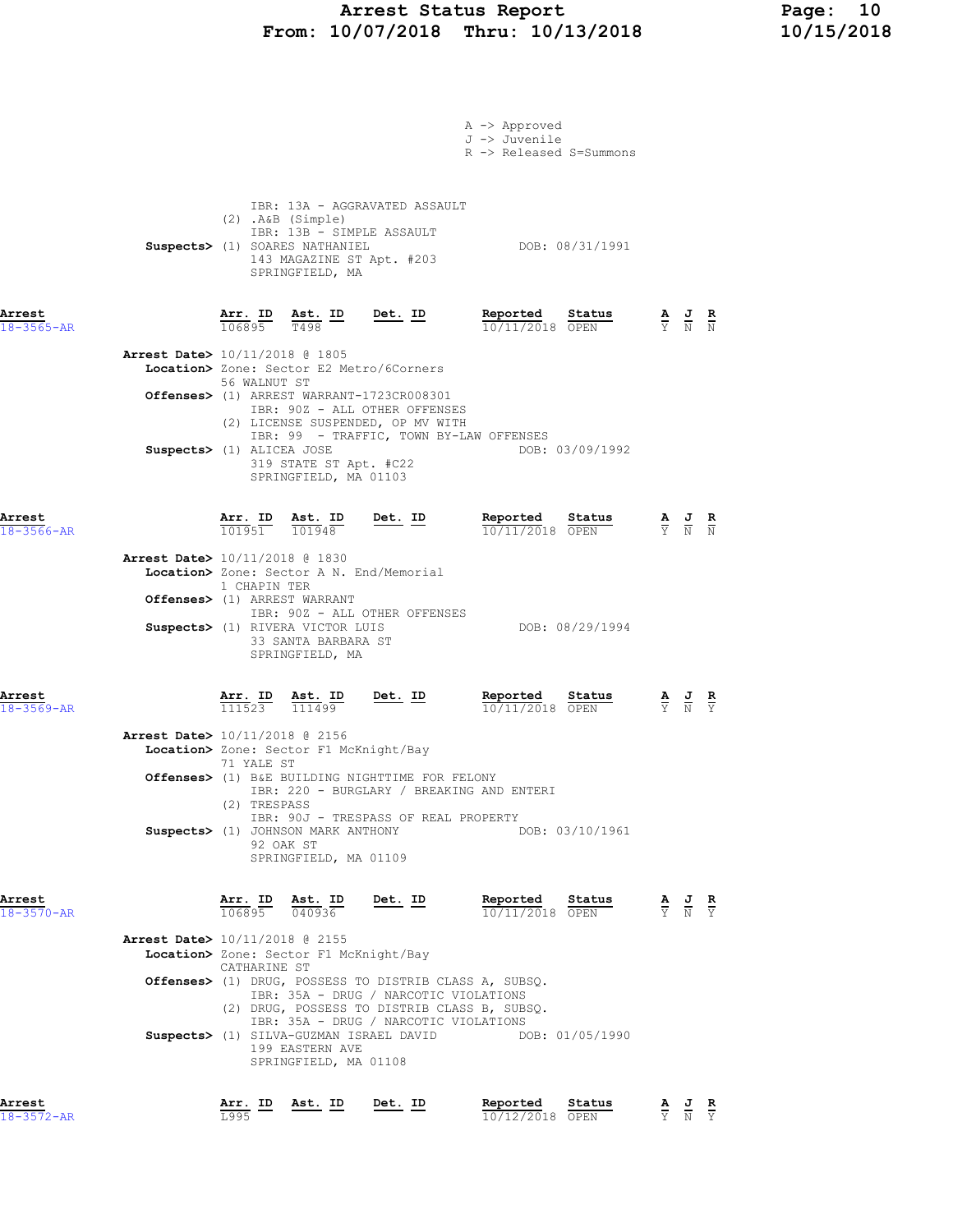# Arrest Status Report Page: 11 From: 10/07/2018 Thru: 10/13/2018 10/15/2018

|                            |                                                                                                                                                                                      |                                                                                                                                                                                                                                                                                                              | A -> Approved<br>J -> Juvenile<br>R -> Released S=Summons   |                                                                                                 |
|----------------------------|--------------------------------------------------------------------------------------------------------------------------------------------------------------------------------------|--------------------------------------------------------------------------------------------------------------------------------------------------------------------------------------------------------------------------------------------------------------------------------------------------------------|-------------------------------------------------------------|-------------------------------------------------------------------------------------------------|
|                            | <b>Arrest Date&gt;</b> 10/12/2018 @ 0932<br>405 FRANKLIN ST Apt. #7<br>Offenses> (1) ARREST WARRANT<br>Suspects> (1) KRASIN SEANNA MARIE<br>3 VOLPE DR Apt. #7<br>CHICOPEE, MA 01003 | Location> Zone: Sector B1 Liberty Heights<br>IBR: 90Z - ALL OTHER OFFENSES                                                                                                                                                                                                                                   | DOB: 07/21/1991                                             |                                                                                                 |
| Arrest<br>$18 - 3573 - AR$ | Arrest Date> 10/12/2018 @ 1032<br>WORCESTER ST                                                                                                                                       | $\frac{\texttt{Arr.}}{\texttt{B443}}$ ID $\frac{\texttt{Ast.}}{\texttt{B476}}$ ID Det. ID<br>Location> Zone: Sector D1 Indian Orchard                                                                                                                                                                        |                                                             |                                                                                                 |
|                            | Offenses> (1) ARREST WARRANT<br>Suspects> (1) CARTAGENA TIMOTHY ANGEL<br>12 HASTINGS ST<br>CHICOPEE, MA 01020                                                                        | IBR: 90Z - ALL OTHER OFFENSES                                                                                                                                                                                                                                                                                | DOB: 11/02/1991                                             |                                                                                                 |
| Arrest<br>$18 - 3574 - AR$ | Arrest Date> 10/12/2018 @ 1110                                                                                                                                                       | $\frac{\texttt{Arr.}}{\text{A140}}$ ID $\frac{\texttt{Ast.}}{\text{B979}}$ ID Det. ID<br>Location> Zone: Sector E2 Metro/6Corners                                                                                                                                                                            | Reported Status<br>$\frac{10}{12/22018}$ OPEN<br>Status     | $\frac{\mathbf{A}}{\mathbf{Y}}$ $\frac{\mathbf{J}}{\mathbf{N}}$ $\frac{\mathbf{R}}{\mathbf{N}}$ |
|                            | PUBLIC WAY<br>FROST ST<br>Offenses> (1) DRUG, POSSESS CLASS A<br>769 WORTHINGTON ST<br>SPRINGFIELD, MA 01105                                                                         | IBR: 35A - DRUG / NARCOTIC VIOLATIONS                                                                                                                                                                                                                                                                        | Suspects> (1) PADILLA HECTOR ANIBAL DOB: 11/13/1968         |                                                                                                 |
| Arrest<br>$18 - 3577 - AR$ | $\frac{\text{Arr.}}{101389}$ $\frac{\text{Ast.}}{\text{W}383}$ $\frac{\text{ID}}{\text{D}}$<br><b>Arrest Date&gt;</b> 10/12/2018 @ 1100                                              | <u>Det. ID</u>                                                                                                                                                                                                                                                                                               | Reported<br>Status<br>10/12/2018 OPEN                       | $\frac{\mathbf{A}}{\mathbf{Y}}$ $\frac{\mathbf{J}}{\mathbf{N}}$ $\frac{\mathbf{R}}{\mathbf{Y}}$ |
|                            | SPRING ST<br>Offenses> (1) DRUG, DISTRIBUTE CLASS A<br>(4) DRUG, DISTRIBUTE CLASS A                                                                                                  | Location> Zone: Sector E2 Metro/6Corners<br>IBR: 35A - DRUG / NARCOTIC VIOLATIONS<br>(2) DRUG, POSSESS TO DISTRIB CLASS A<br>IBR: 35A - DRUG / NARCOTIC VIOLATIONS<br>(3) CONSPIRACY TO VIOLATE DRUG LAW<br>IBR: 90Z - ALL OTHER OFFENSES<br>IBR: 35A - DRUG / NARCOTIC VIOLATIONS<br>69 ANDREW ST Apt. #B10 | Suspects> (1) GONZALEZ-PEREZ ISANDER JAVIER DOB: 12/11/1993 |                                                                                                 |
| Arrest<br>$18 - 3578 - AR$ | SPRINGFIELD, MA 01109<br>Arr. ID<br>Ast. ID<br>101389                                                                                                                                | Det. ID                                                                                                                                                                                                                                                                                                      | Reported<br>Status<br>$10/12/2018$ OPEN                     | $\frac{\mathbf{A}}{\mathrm{Y}}$ $\frac{\mathbf{J}}{\mathrm{N}}$<br>$\frac{R}{Y}$                |
|                            | Arrest Date> 10/12/2018 @ 1100<br>SPRING ST<br><b>Offenses&gt;</b> (1) DRUG, DISTRIBUTE CLASS A<br>(4) DRUG, DISTRIBUTE CLASS A                                                      | Location> Zone: Sector E2 Metro/6Corners<br>IBR: 35A - DRUG / NARCOTIC VIOLATIONS<br>(2) DRUG, POSSESS TO DISTRIB CLASS A<br>IBR: 35A - DRUG / NARCOTIC VIOLATIONS<br>(3) CONSPIRACY TO VIOLATE DRUG LAW<br>IBR: 90Z - ALL OTHER OFFENSES                                                                    |                                                             |                                                                                                 |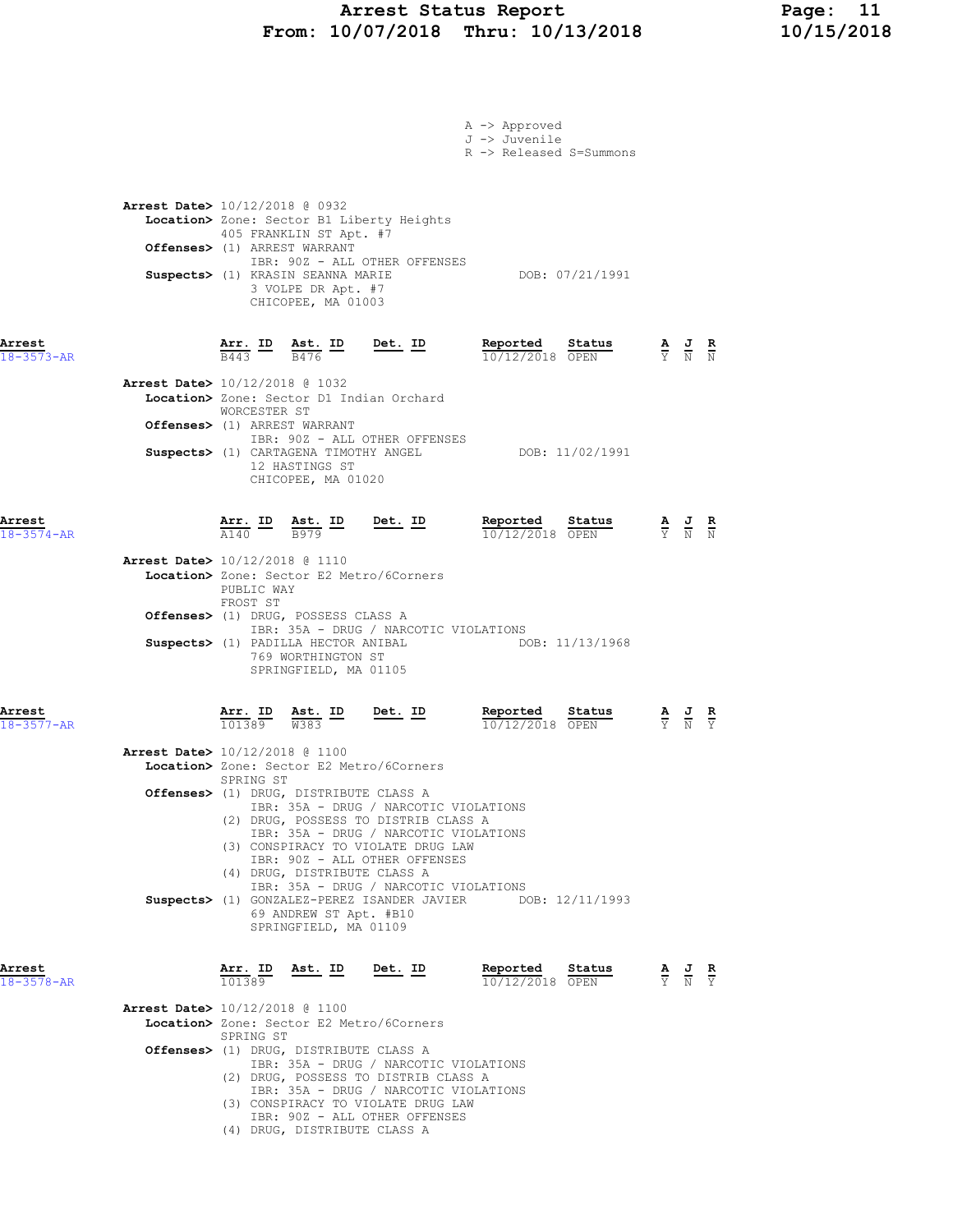# Arrest Status Report Page: 12 From: 10/07/2018 Thru: 10/13/2018 10/15/2018

|                            |                                          |                 |                                                                               |                                                                                                                                                         | A -> Approved<br>J -> Juvenile<br>R -> Released S=Summons                              |                                                                                                 |                                                                                                 |  |
|----------------------------|------------------------------------------|-----------------|-------------------------------------------------------------------------------|---------------------------------------------------------------------------------------------------------------------------------------------------------|----------------------------------------------------------------------------------------|-------------------------------------------------------------------------------------------------|-------------------------------------------------------------------------------------------------|--|
|                            |                                          |                 | Suspects> (1) FERNANDEZ BRYAN<br>***UNKNOWN***<br>UNKNOWN, UK                 | IBR: 35A - DRUG / NARCOTIC VIOLATIONS                                                                                                                   | DOB: 06/13/1996                                                                        |                                                                                                 |                                                                                                 |  |
| Arrest<br>$18 - 3579 - AR$ |                                          |                 |                                                                               | $\frac{\texttt{Arr. ID}}{101389}$ Ast. ID Det. ID                                                                                                       | Reported Status<br>$\frac{10}{12/22018}$ OPEN                                          |                                                                                                 | $\frac{\mathbf{A}}{\mathbf{Y}}$ $\frac{\mathbf{J}}{\mathbf{N}}$ $\frac{\mathbf{R}}{\mathbf{N}}$ |  |
|                            | Arrest Date> 10/12/2018 @ 1100           |                 |                                                                               | Location> Zone: Sector E2 Metro/6Corners                                                                                                                |                                                                                        |                                                                                                 |                                                                                                 |  |
|                            |                                          | SPRING ST       | Offenses> (1) DRUG, POSSESS CLASS A                                           |                                                                                                                                                         |                                                                                        |                                                                                                 |                                                                                                 |  |
|                            |                                          |                 | Suspects> (1) OWEN JASON DORREL<br>397 MAPLE ST Apt. #3L<br>HOLYOKE, MA 01040 | IBR: 35A - DRUG / NARCOTIC VIOLATIONS                                                                                                                   | DOB: 09/01/1984                                                                        |                                                                                                 |                                                                                                 |  |
| Arrest<br>18-3580-AR       |                                          |                 |                                                                               | $\frac{\texttt{Arr. ID}}{51390}$ $\frac{\texttt{ Ast. ID}}{B949}$ $\frac{\texttt{Det. ID}}{2949}$                                                       | $\frac{\text{Reported}}{10/12/2018}$ Status                                            | $\frac{\mathbf{A}}{\mathbf{Y}}$ $\frac{\mathbf{J}}{\mathbf{N}}$ $\frac{\mathbf{R}}{\mathbf{Y}}$ |                                                                                                 |  |
|                            | <b>Arrest Date&gt;</b> 10/12/2018 @ 1500 |                 |                                                                               | Location> Zone: Sector H2 Forest Park/EFP                                                                                                               |                                                                                        |                                                                                                 |                                                                                                 |  |
|                            |                                          | 58 WHITE ST     |                                                                               | Offenses> (1) FIREARM WITHOUT FID CARD, POSSESS                                                                                                         |                                                                                        |                                                                                                 |                                                                                                 |  |
|                            |                                          |                 |                                                                               | IBR: 520 - WEAPON LAW VIOLATIONS<br>(2) POSSESSION AMMO W/O ID (MACE + AMMO)<br>IBR: 520 - WEAPON LAW VIOLATIONS<br>(3) TEMP PAROLEWARRANT 1679CR734A-G |                                                                                        |                                                                                                 |                                                                                                 |  |
|                            |                                          |                 | Suspects> (1) LOPEZ RAQUAN DONTA<br>58 WHITE ST<br>SPRINGFIELD, MA 01108      | IBR: 90Z - ALL OTHER OFFENSES                                                                                                                           | DOB: 11/14/1997                                                                        |                                                                                                 |                                                                                                 |  |
| Arrest<br>$18 - 3581 - AR$ |                                          |                 | $\frac{\texttt{Arr.}}{109860}$ $\frac{\texttt{ Ast.}}{100621}$                | $\underbrace{\texttt{Ast. ID}}_{100621}$ Det. ID                                                                                                        | Reported Status<br>10/12/2018 OPEN                                                     |                                                                                                 | $\frac{\mathbf{A}}{\mathbf{Y}}$ $\frac{\mathbf{J}}{\mathbf{N}}$ $\frac{\mathbf{R}}{\mathbf{N}}$ |  |
|                            | <b>Arrest Date&gt;</b> 10/12/2018 @ 1730 | IN THE REAR OF  | Location> Zone: Sector H1 Forest Park<br>56 FORT PLEASANT AVE                 |                                                                                                                                                         |                                                                                        |                                                                                                 |                                                                                                 |  |
|                            |                                          |                 | Offenses> (1) DRUG, POSSESS CLASS A                                           | IBR: 35A - DRUG / NARCOTIC VIOLATIONS                                                                                                                   |                                                                                        |                                                                                                 |                                                                                                 |  |
|                            |                                          |                 | Suspects> (1) APONTE-COLON WILLIAM<br>19 WARNER ST Apt. #3FL                  | SPRINGFIELD, MA 01108-1576                                                                                                                              | DOB: 11/10/1970                                                                        |                                                                                                 |                                                                                                 |  |
| Arrest<br>18-3582-AR       |                                          |                 | Arr. ID Ast. ID<br>$\overline{010681}$ $\overline{107783}$                    | Det. ID                                                                                                                                                 | Reported<br>Status<br>10/12/2018 OPEN                                                  |                                                                                                 | $\frac{\mathbf{A}}{\mathbf{Y}}$ $\frac{\mathbf{J}}{\mathbf{N}}$ $\frac{\mathbf{R}}{\mathbf{N}}$ |  |
|                            | Arrest Date> 10/12/2018 @ 1808           |                 |                                                                               | Location> Zone: Sector A N. End/Memorial                                                                                                                |                                                                                        |                                                                                                 |                                                                                                 |  |
|                            |                                          | 2 WEST ST       |                                                                               | Offenses> (1) U-Turn, prohibited by sign                                                                                                                |                                                                                        |                                                                                                 |                                                                                                 |  |
|                            |                                          |                 |                                                                               | IBR: 90Z - ALL OTHER OFFENSES                                                                                                                           | (2) LICENSE REVOKED AS HTO, OPERATE MV WITH<br>IBR: 99 - TRAFFIC, TOWN BY-LAW OFFENSES |                                                                                                 |                                                                                                 |  |
|                            |                                          |                 | Suspects> (1) OLIVERAS EDUARDO<br>170 ARNOLD AVE                              | SPRINGFIELD, MA 01119-1408                                                                                                                              | DOB: 03/05/1979                                                                        |                                                                                                 |                                                                                                 |  |
| Arrest<br>18-3583-AR       |                                          | Arr. ID<br>K456 | Ast. ID<br>A919                                                               | Det. ID                                                                                                                                                 | Reported<br>Status<br>10/12/2018 OPEN                                                  |                                                                                                 | $\frac{\mathbf{A}}{\mathbf{Y}}$ $\frac{\mathbf{J}}{\mathbf{N}}$ $\frac{\mathbf{R}}{\mathbf{Y}}$ |  |

Arrest Date> 10/12/2018 @ 1900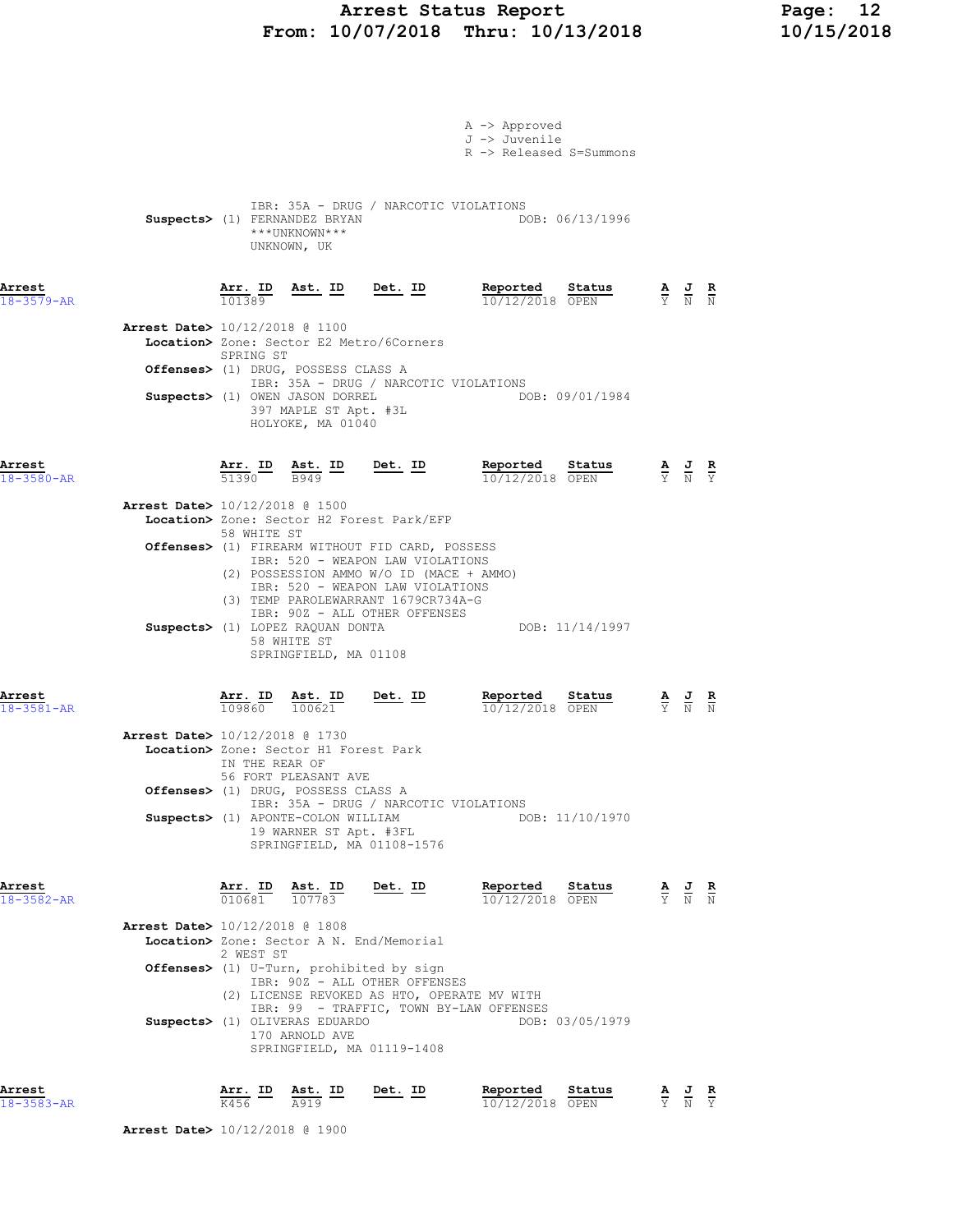## Arrest Status Report Page: 13 From: 10/07/2018 Thru: 10/13/2018 10/15/2018

|                            |                                                                                                                                                                                                                                                                        | A -> Approved<br>J -> Juvenile        | R -> Released S=Summons            |                                                                                                       |  |
|----------------------------|------------------------------------------------------------------------------------------------------------------------------------------------------------------------------------------------------------------------------------------------------------------------|---------------------------------------|------------------------------------|-------------------------------------------------------------------------------------------------------|--|
|                            | Location> Zone: Sector A N. End/Memorial<br>1584 DWIGHT ST<br>Offenses> (1) DRUG, POSSESS TO DISTRIB CLASS A                                                                                                                                                           | IBR: 35A - DRUG / NARCOTIC VIOLATIONS |                                    |                                                                                                       |  |
|                            | (2) DRUG, POSSESS TO DISTRIB CLASS D<br>Suspects> (1) FIGUEROA JOSUE<br>1584 DWIGHT ST Apt. #1FL<br>SPRINGFIELD, MA 01107                                                                                                                                              | IBR: 35A - DRUG / NARCOTIC VIOLATIONS | DOB: 02/26/1993                    |                                                                                                       |  |
| Arrest<br>$18 - 3584 - AR$ | $\frac{\texttt{Arr.}}{\text{K456}}$ ID<br>$\frac{\texttt{Ast.}}{\texttt{A919}}$ ID<br>Arrest Date> 10/12/2018 @ 1900                                                                                                                                                   | <u>Det. ID</u>                        | Reported Status<br>10/12/2018 OPEN | $\frac{\mathbf{A}}{\overline{Y}}$ $\frac{\mathbf{J}}{\overline{N}}$ $\frac{\mathbf{R}}{\overline{N}}$ |  |
|                            | Location> Zone: Sector A N. End/Memorial<br>1584 DWIGHT ST<br>Offenses> (1) DRUG, POSSESS TO DISTRIB CLASS A<br>Suspects> (1) AMARO DESTANEY<br>649 S SUMMER ST<br>HOLYOKE, MA 01040                                                                                   | IBR: 35A - DRUG / NARCOTIC VIOLATIONS | DOB: 07/20/1991                    |                                                                                                       |  |
| Arrest<br>$18 - 3585 - AR$ | Arr. ID Ast. ID<br>K456<br>A919                                                                                                                                                                                                                                        | Det. ID                               | Reported Status<br>10/12/2018 OPEN | $\frac{\mathbf{A}}{\mathbf{Y}}$ $\frac{\mathbf{J}}{\mathbf{N}}$ $\frac{\mathbf{R}}{\mathbf{N}}$       |  |
|                            | <b>Arrest Date&gt;</b> 10/12/2018 @ 1900<br>Location> Zone: Sector A N. End/Memorial<br>1584 DWIGHT ST<br>Offenses> (1) A&B ON POLICE OFFICER<br>IBR: 13B - SIMPLE ASSAULT<br>Suspects> (1) AMARO WILBERTO A<br>1584 DWIGHT ST Apt. #1FL<br>SPRINGFIELD, MA 01107-1814 |                                       | DOB: 09/12/1993                    |                                                                                                       |  |
| Arrest<br>$18 - 3590 - AR$ | Arr. ID Ast. ID<br>111418                                                                                                                                                                                                                                              | Det. ID                               | Reported Status<br>10/13/2018 OPEN | $\frac{\mathbf{A}}{\mathbf{Y}}$ $\frac{\mathbf{J}}{\mathbf{N}}$ $\frac{\mathbf{R}}{\mathbf{N}}$       |  |
|                            | Arrest Date> 10/13/2018 @ 0205<br>Location> Zone: Sector A N. End/Memorial<br>MAIN ST<br><b>Offenses&gt;</b> (1) DISORDERLY CONDUCT<br>IBR: 90C - DISORDERLY CONDUCT<br>(2) RESIST ARREST<br>IBR: 13B - SIMPLE ASSAULT<br>Suspects> (1) ALVAREZ JUAN                   |                                       | DOB: 03/21/1990                    |                                                                                                       |  |
| Arrest                     | 64 GROSVENOR ST Apt. #1FL<br>SPRINGFIELD, MA 01109<br>$\frac{\texttt{Arr.}}{111415}$ $\frac{\texttt{ Ast.}}{109489}$                                                                                                                                                   | $Det. ID$                             | Reported Status                    | $\frac{\mathbf{A}}{\mathbf{Y}}$ $\frac{\mathbf{J}}{\mathbf{N}}$ $\frac{\mathbf{R}}{\mathbf{N}}$       |  |
| $18 - 3591 - AR$           | <b>Arrest Date&gt;</b> 10/13/2018 @ 0403<br>Location> Zone: Sector E1 Metro/South End<br>1 MGM WAY<br>Offenses> (1) A&B ON POLICE OFFICER<br>IBR: 13B - SIMPLE ASSAULT<br>(2) DISORDERLY CONDUCT<br>IBR: 90C - DISORDERLY CONDUCT                                      |                                       | 10/13/2018 OPEN                    |                                                                                                       |  |
|                            | (3) RESIST ARREST<br>IBR: 13B - SIMPLE ASSAULT<br>Suspects> (1) CAMP JONATHAN CLEMENT<br>28 CHESTER ST<br>WEST SPRINGFIELD, MA 01089                                                                                                                                   |                                       | DOB: 03/04/1991                    |                                                                                                       |  |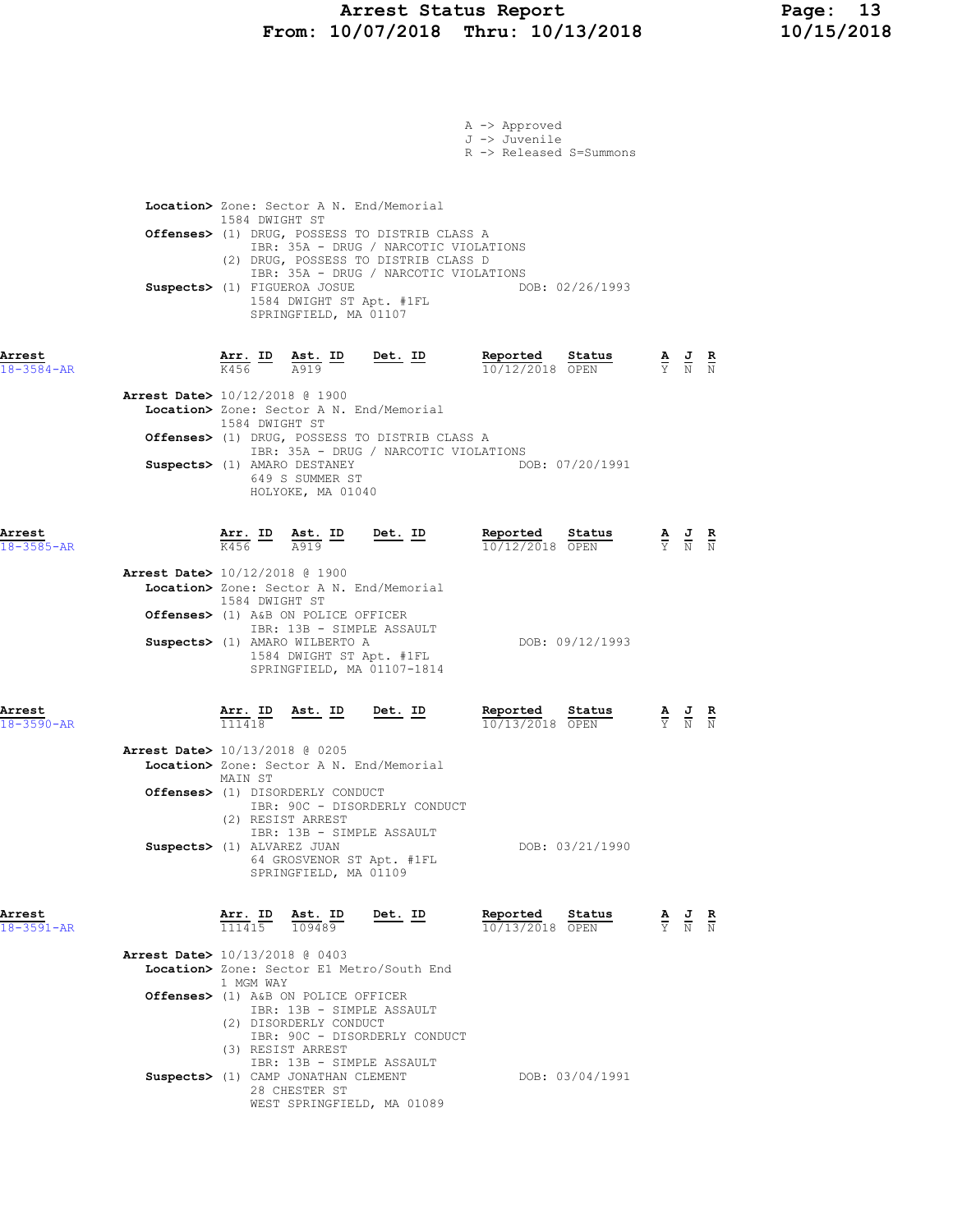# Arrest Status Report Page: 14 From: 10/07/2018 Thru: 10/13/2018 10/15/2018

A -> Approved

|                            |                                          |                                                                |                                                                                                            |                                                                                      | J -> Juvenile<br>R -> Released S=Summons                                                                                      |                                                                                                       |               |
|----------------------------|------------------------------------------|----------------------------------------------------------------|------------------------------------------------------------------------------------------------------------|--------------------------------------------------------------------------------------|-------------------------------------------------------------------------------------------------------------------------------|-------------------------------------------------------------------------------------------------------|---------------|
| Arrest<br>18-3592-AR       |                                          |                                                                | $\frac{\texttt{Arr.}}{111415}$ $\frac{\texttt{Ast.}}{109489}$                                              | <u>Det.</u> ID                                                                       | Reported<br>Status<br>10/13/2018 OPEN                                                                                         | $\frac{\mathbf{A}}{\mathbf{Y}}$ $\frac{\mathbf{J}}{\mathbf{N}}$ $\frac{\mathbf{R}}{\mathbf{N}}$       |               |
|                            | Arrest Date> 10/13/2018 @ 0405           | 1 MGM WAY                                                      | CASINO AREA INCLUDING PARK ST                                                                              | Location> Zone: Sector E1 Metro/South End                                            |                                                                                                                               |                                                                                                       |               |
|                            | Offenses> (1) TRESPASS                   |                                                                |                                                                                                            | IBR: 90J - TRESPASS OF REAL PROPERTY                                                 |                                                                                                                               |                                                                                                       |               |
|                            |                                          |                                                                | 275 BRITTON<br>CHICOPEE, MA 01020                                                                          |                                                                                      | Suspects> (1) WILLIAMS TREANTHONY JAMES DOB: 06/28/1994                                                                       |                                                                                                       |               |
| Arrest<br>$18 - 3594 - AR$ |                                          |                                                                | $\frac{\text{Arr.}}{107051}$ $\frac{\text{Ast.}}{112497}$                                                  | $Det. ID$                                                                            | Reported<br>Status<br>10/13/2018 OPEN                                                                                         | $\frac{\mathbf{A}}{\overline{Y}}$ $\frac{\mathbf{J}}{\overline{N}}$ $\frac{\mathbf{R}}{\overline{Y}}$ |               |
|                            | Arrest Date> 10/13/2018 @ 1100           | 427 STATE ST                                                   |                                                                                                            | Location> Zone: Sector E2 Metro/6Corners                                             |                                                                                                                               |                                                                                                       |               |
|                            |                                          |                                                                | Offenses> (1) DEFAULT WARRANT<br>(2) DEFAULT WARRANT                                                       | IBR: 90Z - ALL OTHER OFFENSES                                                        |                                                                                                                               |                                                                                                       |               |
|                            |                                          |                                                                | Suspects> (1) ECHEVARRIA MANUEL<br>15 GIRARD AVE Apt. #707<br>SPRINGFIELD, MA 01109                        | IBR: 90Z - ALL OTHER OFFENSES                                                        | DOB: 12/06/1977                                                                                                               |                                                                                                       |               |
| Arrest<br>18-3596-AR       |                                          | <u>Arr.</u> ID<br>112458                                       | <u>Ast.</u> ID<br>102711                                                                                   | Det. ID                                                                              | Reported<br>Status<br>10/13/2018 OPEN                                                                                         | $\frac{\mathbf{A}}{\mathbf{Y}}$ $\frac{\mathbf{J}}{\mathbf{N}}$ $\frac{\mathbf{R}}{\mathbf{Y}}$       |               |
|                            | <b>Arrest Date&gt;</b> 10/13/2018 @ 1822 | CITGO GAS<br>67 LOCUST ST                                      |                                                                                                            | Location> Zone: Sector E1 Metro/South End                                            |                                                                                                                               |                                                                                                       |               |
|                            |                                          |                                                                | Suspects> (1) RIOS RIVERA JEAN CARLOS<br>61 QUEBEC ST Apt. #2FL<br>SPRINGFIELD, MA 01105                   |                                                                                      | <b>Offenses&gt;</b> (1) LICENSE REVOKED AS HTO, OPERATE MV WITH<br>IBR: 99 - TRAFFIC, TOWN BY-LAW OFFENSES<br>DOB: 02/03/1999 |                                                                                                       |               |
| Arrest<br>$18 - 3598 - AR$ |                                          | $\frac{\texttt{Arr. ID}}{111399}$                              | $\frac{\text{Ast.}}{109841}$                                                                               | <u>Det. ID</u>                                                                       | Reported<br>Status<br>10/13/2018 OPEN                                                                                         | $\frac{1}{N}$                                                                                         | $\frac{R}{N}$ |
|                            | Arrest Date> 10/13/2018 @ 2105           | N SECTOR<br>208 DICKINSON ST                                   |                                                                                                            | Location> Zone: Sector H2 Forest Park/EFP                                            |                                                                                                                               |                                                                                                       |               |
|                            |                                          |                                                                |                                                                                                            | <b>Offenses&gt;</b> (1) UNLICENSED OPERATION OF MV<br>(2) UNREGISTERED MOTOR VEHICLE | IBR: 99 - TRAFFIC, TOWN BY-LAW OFFENSES<br>IBR: 99 - TRAFFIC, TOWN BY-LAW OFFENSES                                            |                                                                                                       |               |
|                            |                                          |                                                                | (3) UNINSURED MOTOR VEHICLE<br>Suspects> (1) RODRIGUEZ LEONEL<br>49 BRYANT ST Apt. #1FL<br>SPRINGFIELD, MA | (4) NUMBER PLATE VIOLATION TO CONCEAL ID                                             | IBR: 99 - TRAFFIC, TOWN BY-LAW OFFENSES<br>IBR: 99 - TRAFFIC, TOWN BY-LAW OFFENSES<br>DOB: 07/07/1991                         |                                                                                                       |               |
| Arrest<br>18-3599-AR       |                                          | $\frac{\texttt{Arr.}}{010681}$ $\frac{\texttt{ Ast.}}{107783}$ | <u>Ast. ID</u>                                                                                             | Det. ID                                                                              | Reported<br><b>Status</b> $A$ <b>J R</b><br>OPEN $Y$ <b>N</b> $Y$<br>10/13/2018 OPEN                                          |                                                                                                       |               |
|                            | <b>Arrest Date&gt;</b> 10/13/2018 @ 2052 |                                                                |                                                                                                            | Location> Zone: Sector E1 Metro/South End                                            |                                                                                                                               |                                                                                                       |               |

LA QUINTA HOTEL